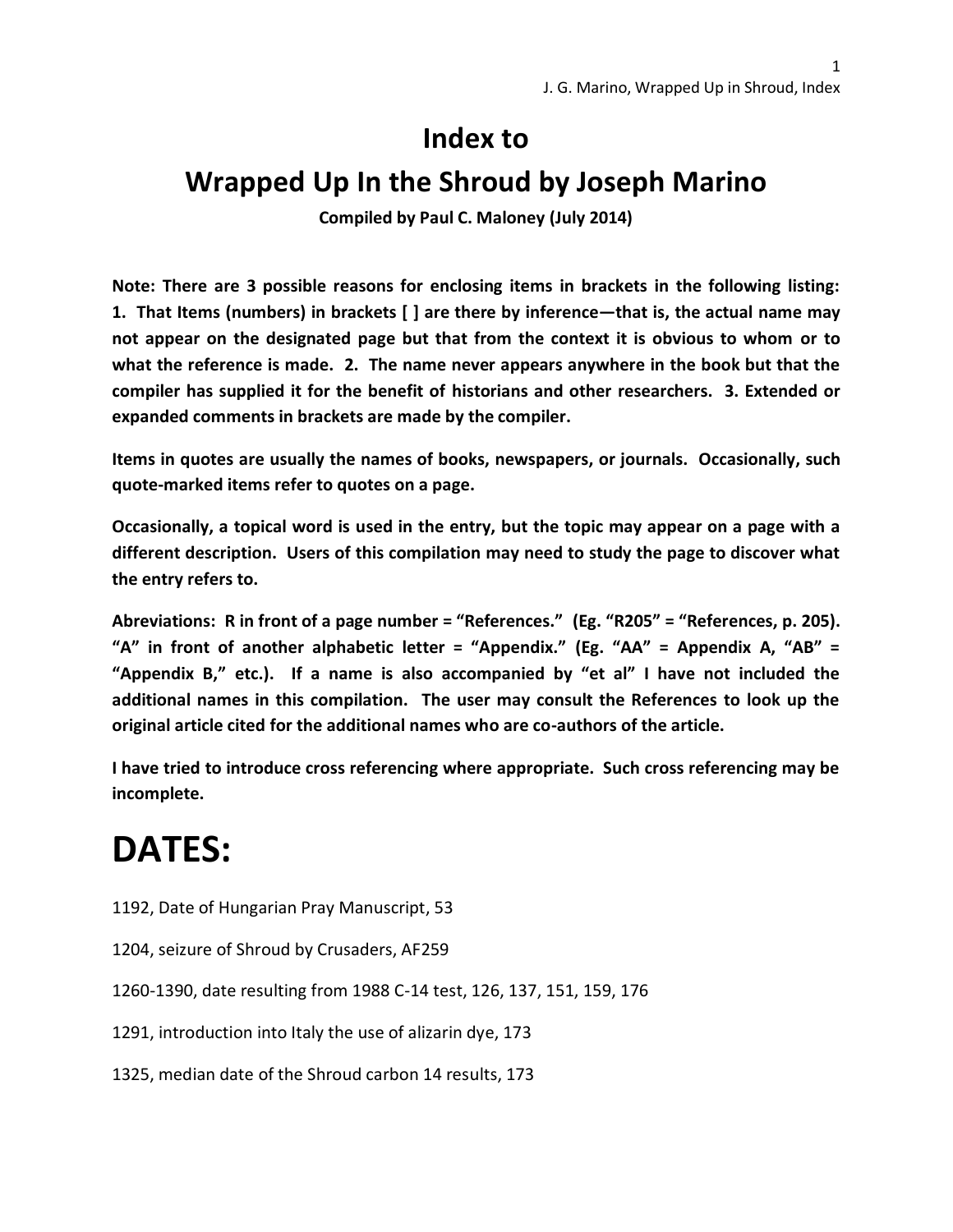- 1350s, [Shroud in Lirey, France], 52
- 1355, Shroud painted in, AC239
- 1356, first exhibition of the Shroud, AC227
- 1357, beginning of the history of the Shroud, AH271
- 1389, First exhibition of Shroud, AH271, AH273
- 1453, Shroud purchased by Duke of Savoy, AF259
- 1508, Will and Testament Bequeath, Margaret of Austria, Dutchess of Savoy, 100
- 1531, Margaret of Austria, Duchess of Savoy, death, 100, 178
- 1532, fire of, 60, 72, 100, 121ff, 136, AC224, AL298, AL306
- 1534, repairs of, 60, 100, 121, 124, AL297f
- 1694, Inauguration of Guarini Chapel, AL303
- 1898, 21, AO339f
- 1902, French agnostic, Yves Delage, 109, AH271
- 1939, Shroud Symposium, Turin, Italy, AB219
- 1950, Shroud Symposium, Turin, Italy, AB219
- 1950, Shroud Symposium, Rome, Italy, AB219
- 1969, official investigation of Shroud, 30
- 1973, official investigation of Shroud, 30, 102, 123, AC238
- 1973 Italian Commission, AC237f, AM323
- 1973, Raes Sample, AE253
- 1976, date of Raes Report quoted (in Turin Commission), AM323
- 1976, study on reweavings and repairs of Shroud, by R. Gervasio, 168
- 1977, Shroud Symposium, Albuquerqe, NM, USA, AB219
- 1977, Shroud Symposium, London, England, AB219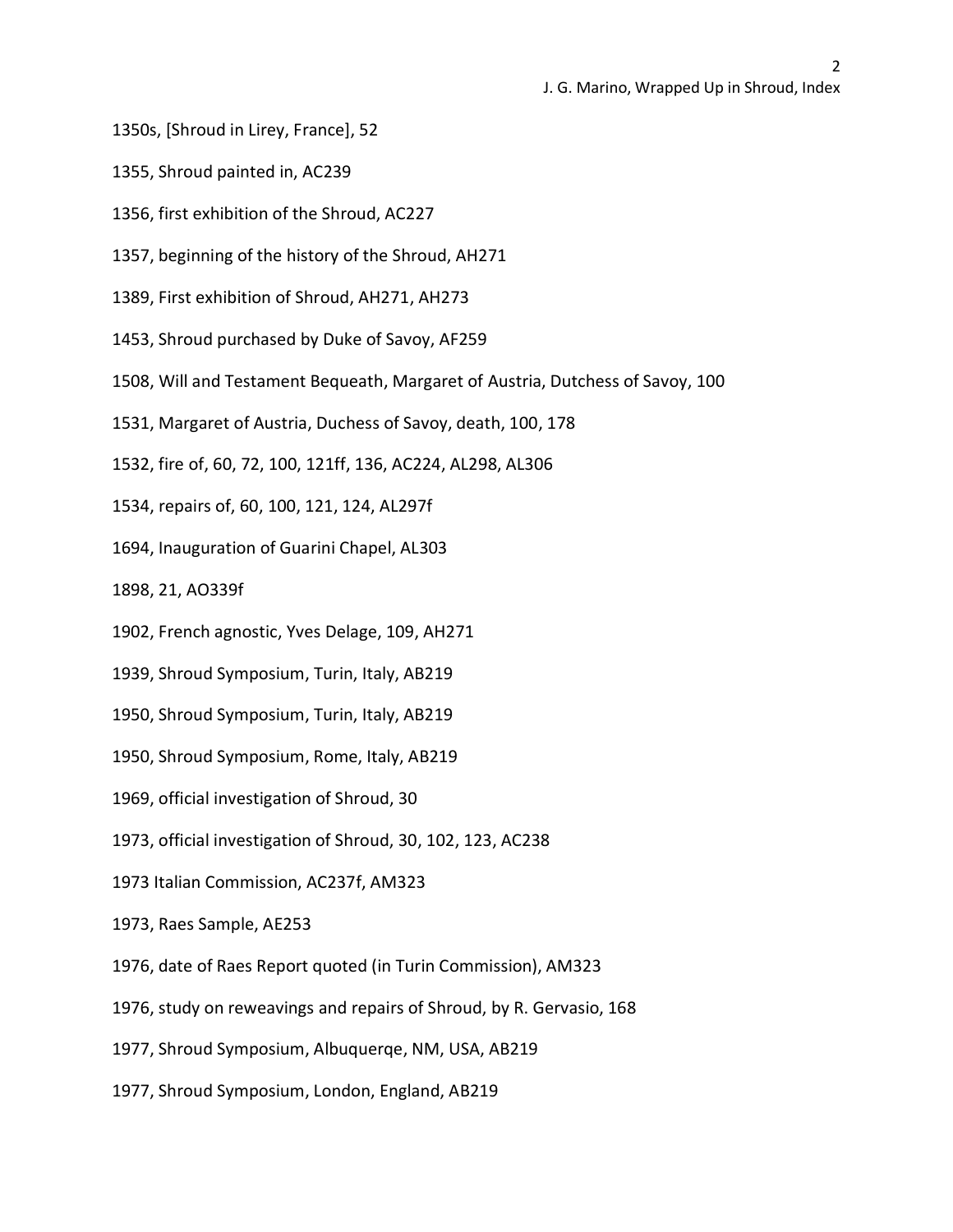- 1978, 19, 172, AF259, AM331
- 1978, fibers from Shroud analyzed, 127, 154
- 1978, Gove "ignored" in, AA215
- 1978, Gove meets with STURP, AF262
- 1978, official investigation of Shroud, 30, 39, 102, 123, AM331
- 1978, Shroud Symposium, Rome Italy
- 1978, Shroud Symposium, Turin, Italy
- 1981, Shroud Symposium, Bologna, Italy, AB219
- 1981, Shroud Symposium, New London, CT, USA, AB219
- 1982, carbon dating of thread from Shroud (secret), 128
- 1983, Six labs doing carbon dating, 32
- 1983, Umberto II, King of Italy, willed Shroud to Vatican, 124
- 1984, Shroud Symposium, Trani, Italy, AB219
- 1985, Shroud Conference in Trondheim, Norway, 32
- 1986, Shroud to be allowed to be carbon dated, AF259
- 1986, Shroud Conference in Elizabethtown, PA, 35, AB219, AC238
- 1986, Shroud Symposium, Hong Kong, AB219
- 1986, Turin Workshop, 45, 47, AD243-AD249, AD246
- 1987, Shroud Symposium, Sao Paulo, Brazil, AB219
- 1987, Shroud Symposium, Siracusa, Italy, AB219
- 1987, Shroud Symposium, Turin, Italy, AB219
- 1987, Paul C. Maloney discussion with Prof. Luigi Gonella, 173
- 1988, April 21, [sample removal], 46, 196
- 1988, Oct. 13, results announcement, 49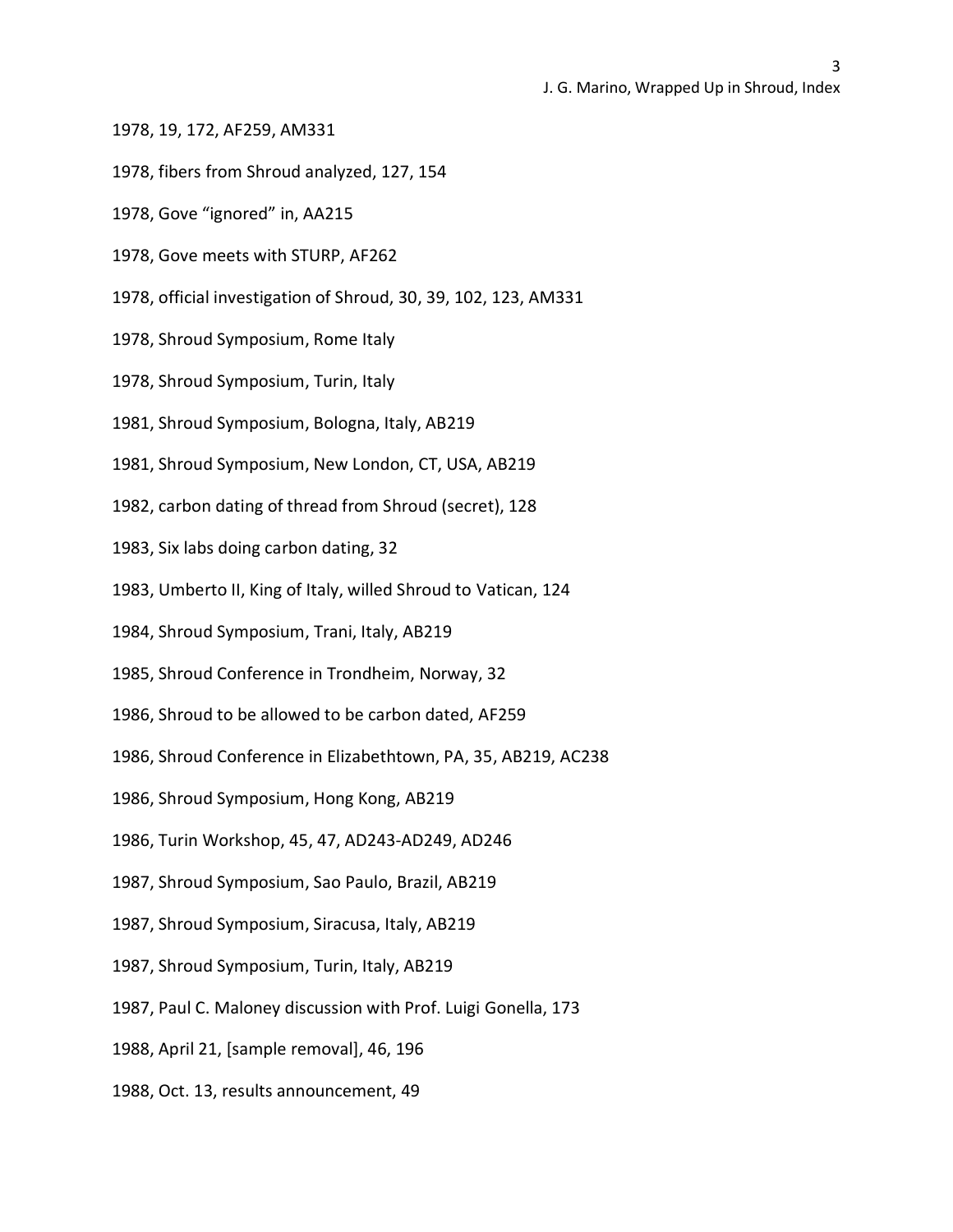1988, C-14 results, and Pope John Paul II, 90

1988, C-14 sample, 127, 137f, 141, 149, 155, 174, 184, 198, AM326

1988, C-14 sample and Raes Sample compared, 149, 174

1988, sample characterization, 155, 174f, 179, [196], AN336f

1988, sample analysis follow-up, by Arizona Laboratory, 195

1988 testing and results, 55, 64, 91, 97, 119, 123, 126f, 137, 140f, 151ff, 157, 159f, 177, 179, 191, 198

1989, Shroud Symposium, Paris, France, AB219

1989, Shroud Symposium, Bologna, Italy, AB219

1990, Shroud Symposium, Cagliari, Italy, AB219

1991, Shroud conference planning, 63f

1991, Shroud Conference, NY, NY, USA, AB219

1991, formation of Shroud Conservation Commission, AL302

1991, Shroud Symposium, St. Louis, MO, USA, AB219

1993, Shroud Symposium, Rome, Italy, AB219

1993, presentation by Dmitri Kouznetsov, 91

1993, Shroud Symposium, San Antonio, TX, AB219

1994, Shroud Symposium, Mt. Angel, Oregon, AB219

1994, Shroud Symposium, Evansville, IN, AB219

1994, Shroud Symposium, Milan, Italy, AB219

1994, Shroud Symposium, Los Angeles, CA, USA, AB219

1994, Alan Adler joins Commission for Conservation of the Shroud, AL304

1995, Shroud Symposium, Paris, France, AB219

1996, Shroud Symposium, San Marino, Italy, AB219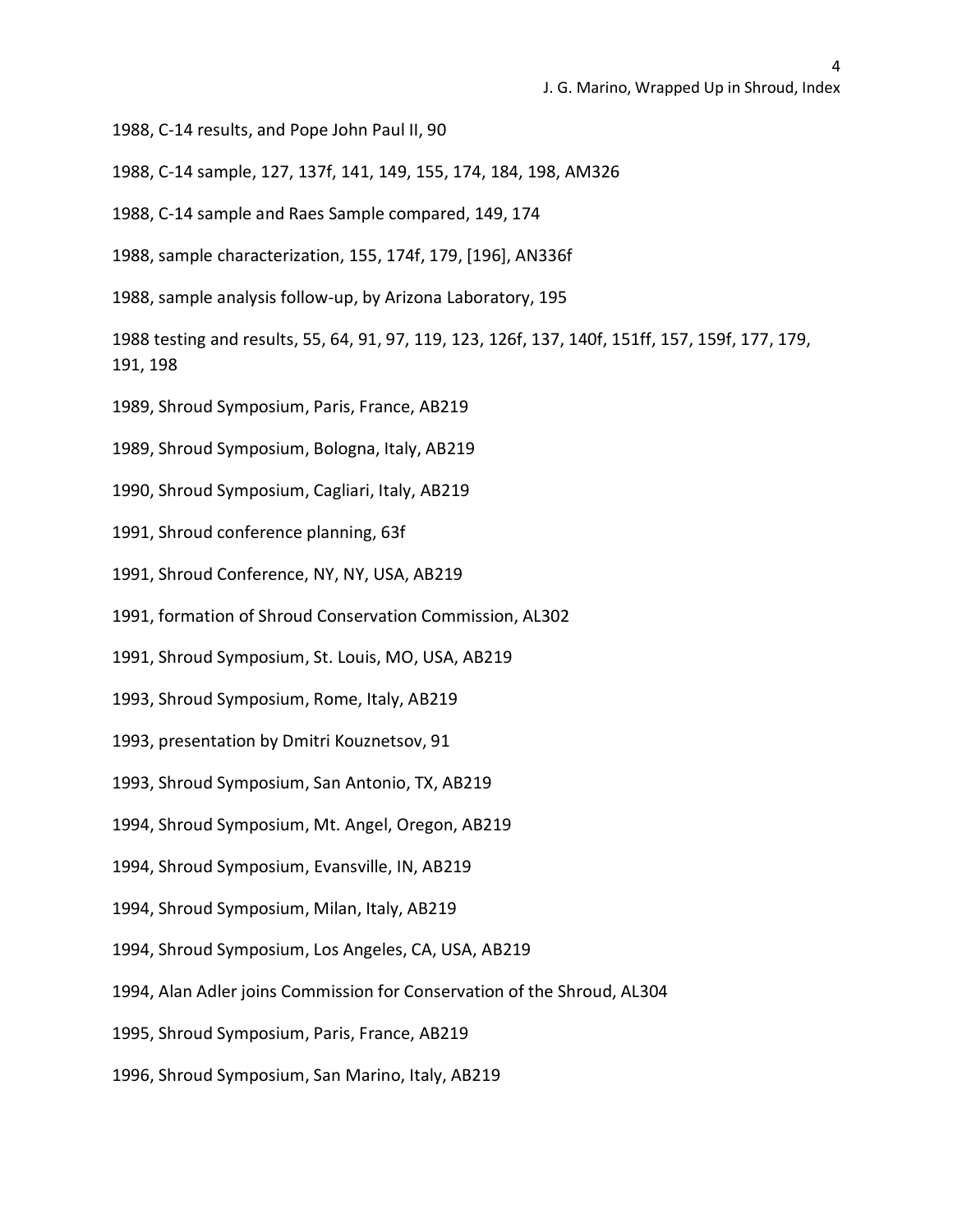- 1996, Shroud Symposium, Esopus, NY, USA, AB219
- 1996, Shroud Symposium, Rovigo, Italy, AB219
- 1997, April 11, Shroud fire, 71, AL303, AL313
- 1997, Shroud Symposium, San Marino, Italy, AB219
- 1997, Shroud Symposium, Nice, France, AB219
- 1997, July 23, call from Sue Benford, 72
- 1997, Call for John Jackson, re: Holy Land trip, 71
- 1997, Sindonic photography, AL310f
- 1998, Shroud Exhibition, 91
- 1998, Shroud Symposium, Turin, Italy, AB219
- 1998, Shroud Conference, Dallas, Texas, 109, AB219
- 1999, Shroud Conference, Richmond, Virginia, AB219, AK294
- 1999, Shroud Symposium, Rome, Italy, AB219
- 2000, Shroud Conference, Orvieto, Italy, 126, 146, AB219, AM320
- 2000, March, death of Alan D. Adler, AL304
- 2000, 10 November, Proposals regarding Shroud submitted in, 165, partial text of, AL313
- 2000, Shroud work of, AL308ff
- 2000, partial scanning of Shroud during, Al309f
- 2000, Shroud Symposium, Orvieto, Italy, AB219
- 2000, Benford & Marino paper, 155
- 2000, Shroud Exhibition, 191
- 2000, measurements of Shroud in, (compared to that made in 2002), AL312
- 2000, Sindonic photography, AL310f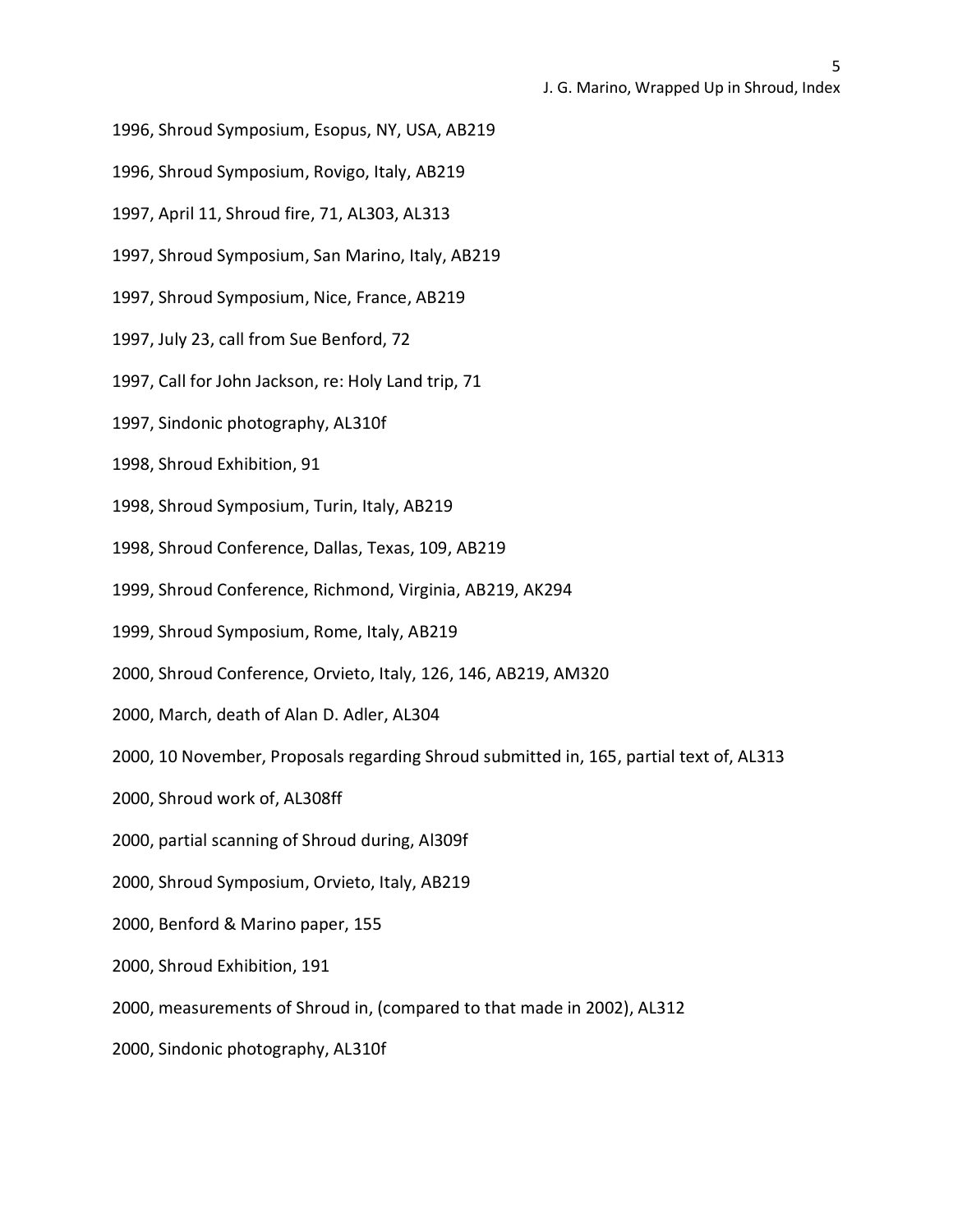2001, 3 November, date of letter from Pope granting permission to move forward with the intervention measues, AL305

2001, Shroud Conference, Dallas, Texas, 118, 161, AB219

2002, Shroud Symposium, Paris, France, AB219

2002, amount of cloth gained during intervention, "a centimeter on average", AL313

2002, intervention [restoration] on Shroud, 122, 124, 153, 155, 158, AL297, AL302

2002, change of Shroud dimensions during intervention of 2002, AL312

2002, intervention on Shroud, testing done during, 159, 166

2002, complete digital scansion of Shroud, front and back, AL297

2002, new, complete photographic documentation of Shroud, AL297

2002, reweave hypothesis, 131, 155, 166

2002, letter to Cardinal Archbishop Severino Poletto, 135, 159, AL297

2004, Shroud Symposium, Poza Rica, Mexico, AB219

2005, [March], death of Ray N. Rogers, 156, 160, 171

2005, Shroud Conference, Dallas, Texas, 161, 163, AB220

2006, Shroud Symposium, Argenteuil, France, AB220

2006, Shroud Symposium, Santiago, Chile, AB220

2006, Shroud Symposium, Lima, Peru, AB220

2006, Shroud Symposium, Poza Rica, Mexico, AB220

2006, Shroud Symposium, Turin, Italy, AB220

2008, Shroud Conference, Columbus, Ohio, USA, AB220

2008, Shroud Conference, Columbus, Ohio, paper by R. Villareal, 176

2008, Shroud Symposium, Poza Rica, Mexico, AB220

2008, Shroud Symposium, Ciudad Nezahualcoyotl, Mexico, AB220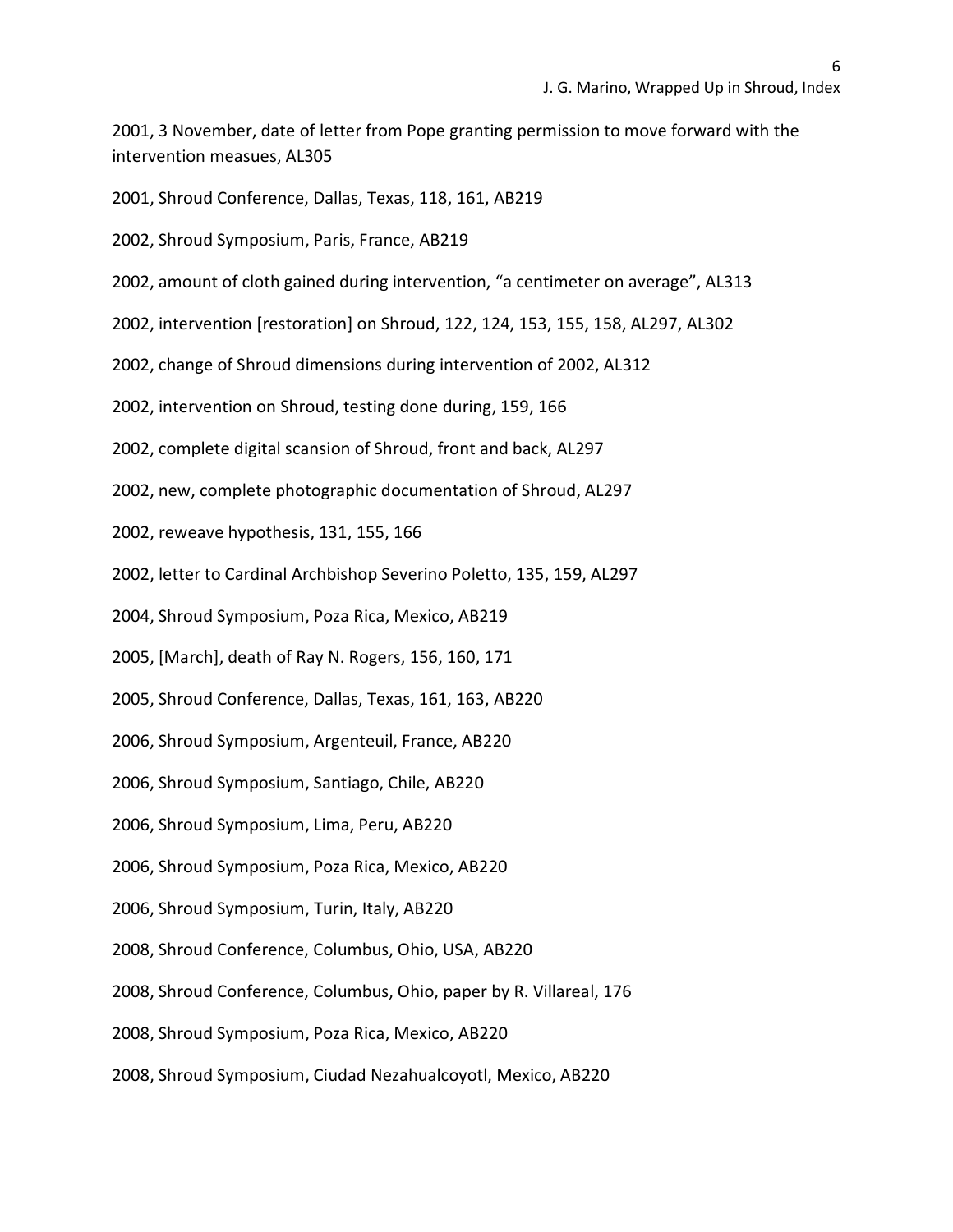2009, April 6, death of M. Sue Benford, 183, 196

2009, Shroud Symposium, Mexico City, Mexico, AB220

2010, Shroud exhibition, 191

2010, Cardinal Poletto resigning, 192

2010, Shroud Symposium, Poza Rica, Mexico, AB220

2010, Shroud Symposium, Frascati, Italy, AB220

2010, Shroud Symposium, Lima, Peru, AB220

2011, Shroud Symposium, Torun, Polland, AB220

2011, Shroud Symposium, Argenteuil, France, AB220

2011, Shroud Symposium, Detroit, MI, USA, AB220

2012, Shroud Symposium, Valencia, Spain, AB220

2025, next public display of Shroud (announced in 2000), 191

## **GEOGRAPHIC NAMES:**

Arizona, Tucson, radiocarbon lab at, 123, AD248, AF257, AF263, AM326 Brookhaven National Laboratory, Upton, New York, 46, AE252 Chambery, France, fire of, 1532, AL310 Chambery, France, Poor Clare Nuns of, 121, AL297f, AL302 Colorado Springs, Shroud Center (John and Rebecca Jackson), 65 Constantinople, AG269 Elizabethtown College Conference, Elizabethtown, PA, 35 Frascati [Italy] Conference, 191 Oxford, radiocarbon lab at, 123, AD248, AM326 Orvieto, Italy, Shroud Conference, 100f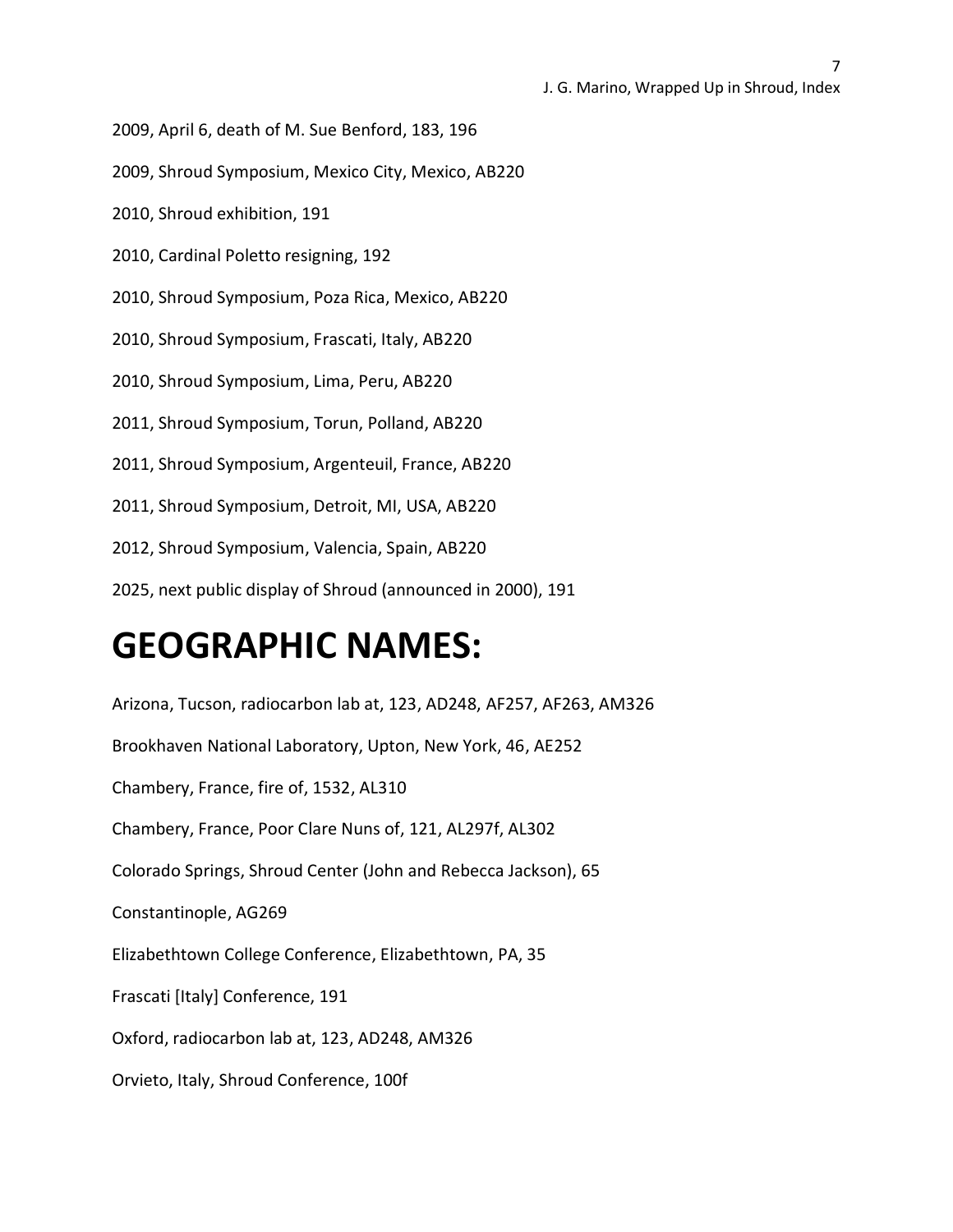Orvieto paper, 138, 146, 176 Riggisberg (near Bern, Switzerland), AL308 Trondheim, Norway, 32, 213-217 Zurich, [Switzerland], radiocarbon lab at, 123, AD248 Zurich lab, outlier results, AE253

## **SUBJECTS:**

3-D images, 108

9/11 attacks, 129

Abegg-[Stifftung] Foundation, Bern, Switzerland, AL308

Abegg-[Stifftung] Museum, Bern, Switzerland, AL297

Accelerator Mass Spectrometry (see under AMS)

Adhesive tape (see also sticky tape) method during intervention of 2002, AL300

ADL Bridge, see also under ADL gantry

"ADL Bridge", (intervention of 2002), AL307

ADL Company (intervention of 2002), AL300, AL307, AL311

ADL gantry, (intervention of 2002), AL310

ADL gantry (intervention of 2002), list of instruments mounted on, AL311

Agar-agar, AM332

AICCSST, see under "Atlanta International Center for Continuing Study of the Shroud of Turin"

Albany International Review, AM322

"Alenia Casket", AL302

Alizarin, alizarin dye, see also under Madder root dye and Madder rose

Alizarin dye, 173, AM331f, AN337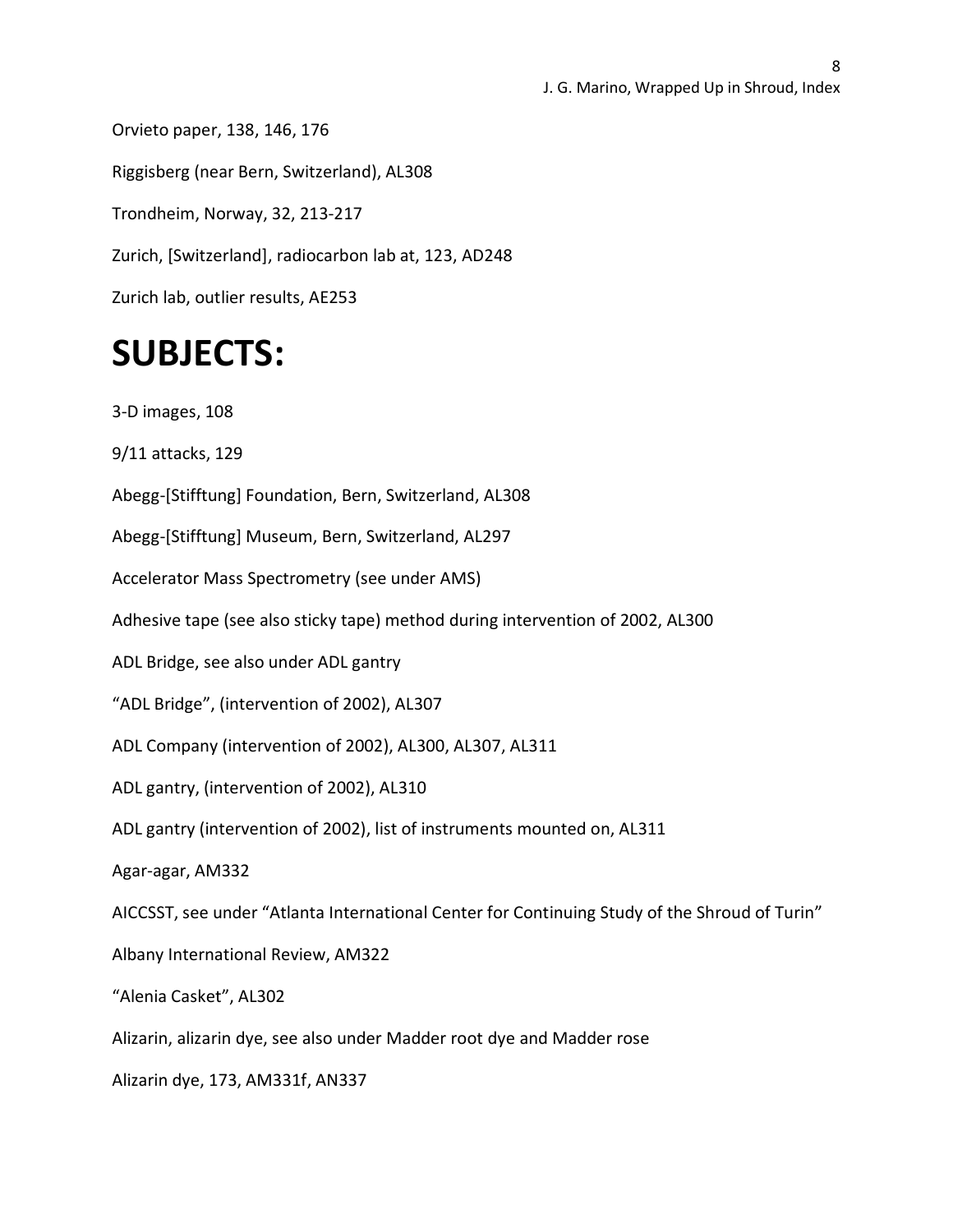"Alizarine," see under Madder root dye

Aluminum, high concentrations of, 144

Aluminum ions, 154

Aluminum mordant, 175, AM331, AN336f

"America", Jesuit weekly, 86

"American Institute for Conservation of Artistic and Historic Works" (1993), AC240

AMS (Accelerator Mass Spectrometry), 46, 47, AE252f

AMS testing of subsamples (?), AM317

AMSTAR, (American Shroud of Turin Association for Research)," 63, 69, 96, 105f, 111, 115ff, 151, 161, 166, AK294f

AMSTAR, first Dallas Conference on the Shroud, 1998, 96

AMSTAR, 2<sup>nd</sup> Dallas Conference, 2001, AK294

"The Ancient Jewish Shroud at Turin" (by John N. Lupia), 169

Ancient Near Eastern variety of cotton, AM331

"The Aquinas Institute", 35, 36

Archiepiscopal Chancellor, during intervention of 2002, AL309

Argon gas, used in radiocarbon dating, AF266

Argonne Labs, [Argonne National Laboratory], 112

"Art Bell Show" 131

Associated Press, 41, 43

ASSIST, [Association of Scientists and Scholars International for the Shroud of Turin, LTD], see also under ASSIST Investigations Group

ASSIST, [Association of Scientists and Scholars International for the Shroud of Turin, LTD], 109, AA214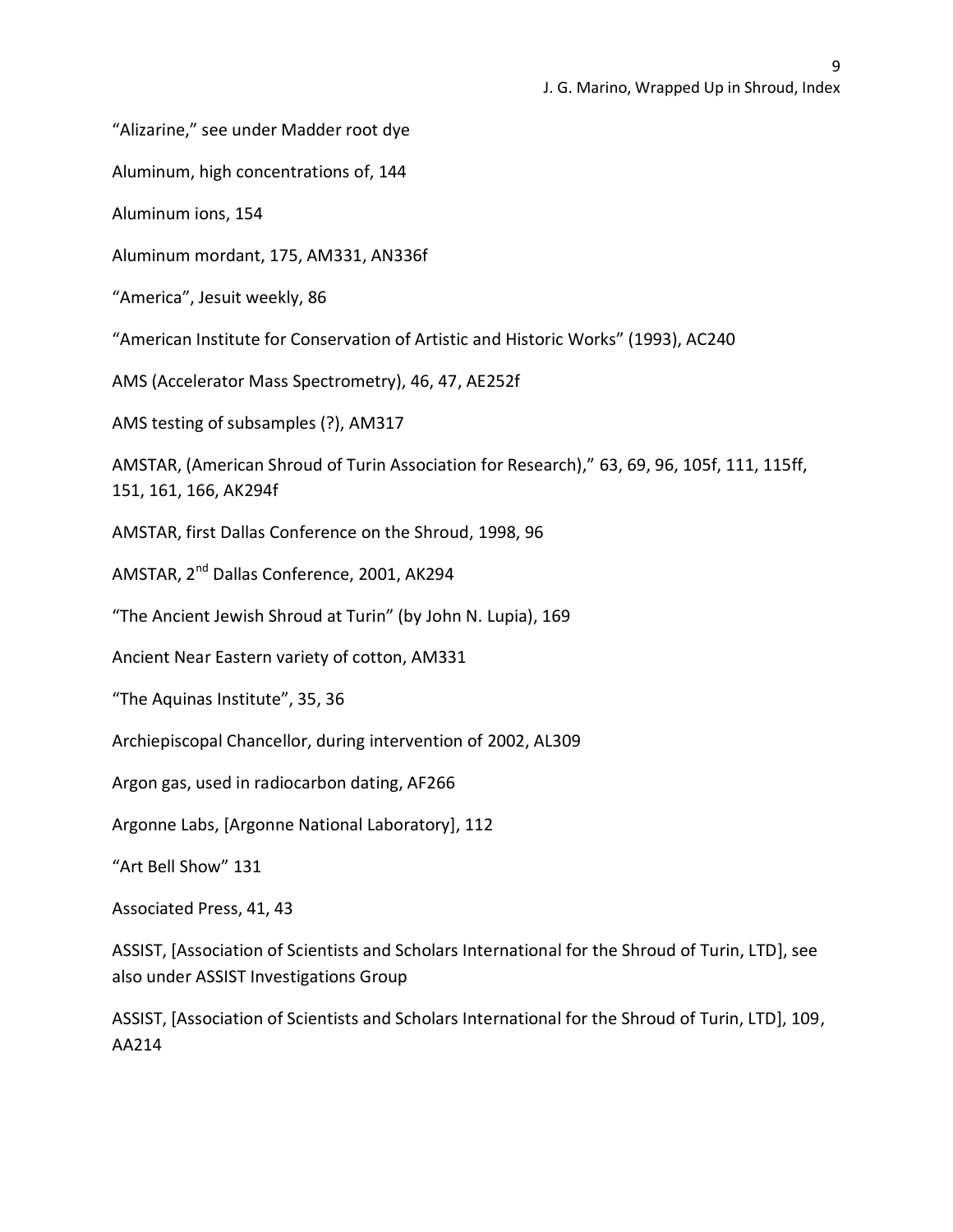ASSIST Investigations Group, subsidiary of The Association of Scientists and Scholars International for the Shroud of Turin, LTD (ASSIST), AE251

ASTA (American Shroud of Turin Association." [founded by Charles Parlatto], 63f

Atheists, and Christians, AH272f

Atlanta International Center for Continuing Study of the Shroud of Turin, (AICCSST), [founded by Albert R. "Kim" Dreisbach], AE255

"Avvenir" (Italian Newspaper), 152

Backing cloth, new, attaching of, (intervention of 2002), AL308

"Back-weaving", (see also "face-weaving"), 178

Becke lines, on Shroud samples compared with Raes sample, (microscopy) AM327

Benedictine Order, letter from, 139

Benford, M. Sue, screenplay, 75f

Benford-Marino theory, 126, AN336

Bertola's Altar, AL303

Beta Analytic, 123, AM324

"Bioplastic coating"/"Bioplastic polymer,"/"biogenic polymer", 66, 144, AN335, AN337

Birefringence of Raes sample no. 14, AM318

Bistouries, use of (intervention of 2002), AL308

Bleaching of Raes corner, vs. bleaching of Shroud linen, AN336

Blood, on Shroud, went on first before image, AC238

Blood, on Shroud, did not go on first, AC239

Blood penetrating Shroud to the back, visible on back during intervention of 2002, AL309f

Blood on two locks of hair bearing blood, AL309f

"The Blood and the Shroud" by Ian Wilson, AC224

"Blue quad mosaic" (scientific photograph of Shroud), 174f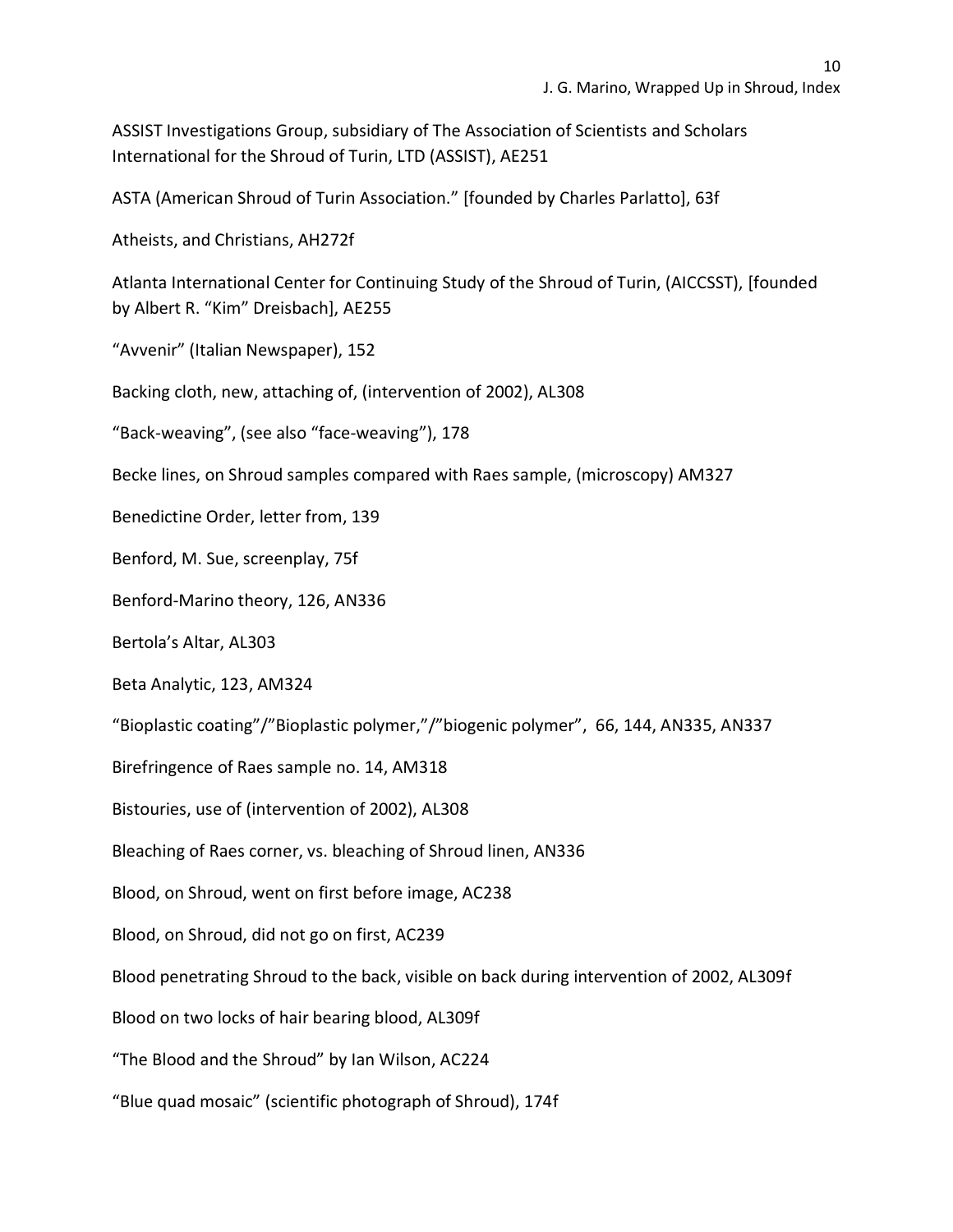"Bodino Couch" (intervention of 2002), AL307

British Museum, 48ff, 54ff, 152, AA213f, AA217, AD246, AF266

British Museum, preparation of "dummy sample", AD247

"British Society for the Turin Shroud Newsletter," (see also under "BSTS Newsletter"), 183, 199, AK293

BSTS Newsletter, (see also under "British Society for the Turin Shroud Newsletter"), 100, 111, 116, AK293

Burgundian Tapestries of the Historical Museum, Berne, Switzerland, 167f

Burn holes (from fire of 1532, repair during intervention of 2002), AL311

Ca, [calcium], AM327

Calcite crystals in cloth (Shroud), AM331

Carbon dating, explained, AF260f

Carbon dating, 32, 45f, 52, 54f, 59, 61, 97, 101, 119, 120, 123, 125, 128, 134, 141, 144, AD243ff

Carbon dating chemistry and Shroud chemistry, 140

Carbon dating of Shroud, control samples, AD246

Carbon dating, protocol for dating Turin Shroud, AD246

Carbon dating results, medieval?, 53, 123, 137, 142, AG270

Carbon dating results, world perception of Shroud following, 143

Carbon dating, suggested new test for, 123f, 141f, 158, AN335

Carbon dating samples to be removed from Shroud, seven, AD246

Carbon dating of Shroud, seven laboratories to be involved, AD247

Carbon dating samples and the presence/absence of vanillin (a component of lignin), 173

Carbonic material, dusts of, on Shroud, AL300f, AL304

Carbonized material behind patches, Alan Adler discussion, AL304, AL307, AL309

Carbonized material from Shroud, for future testing, 145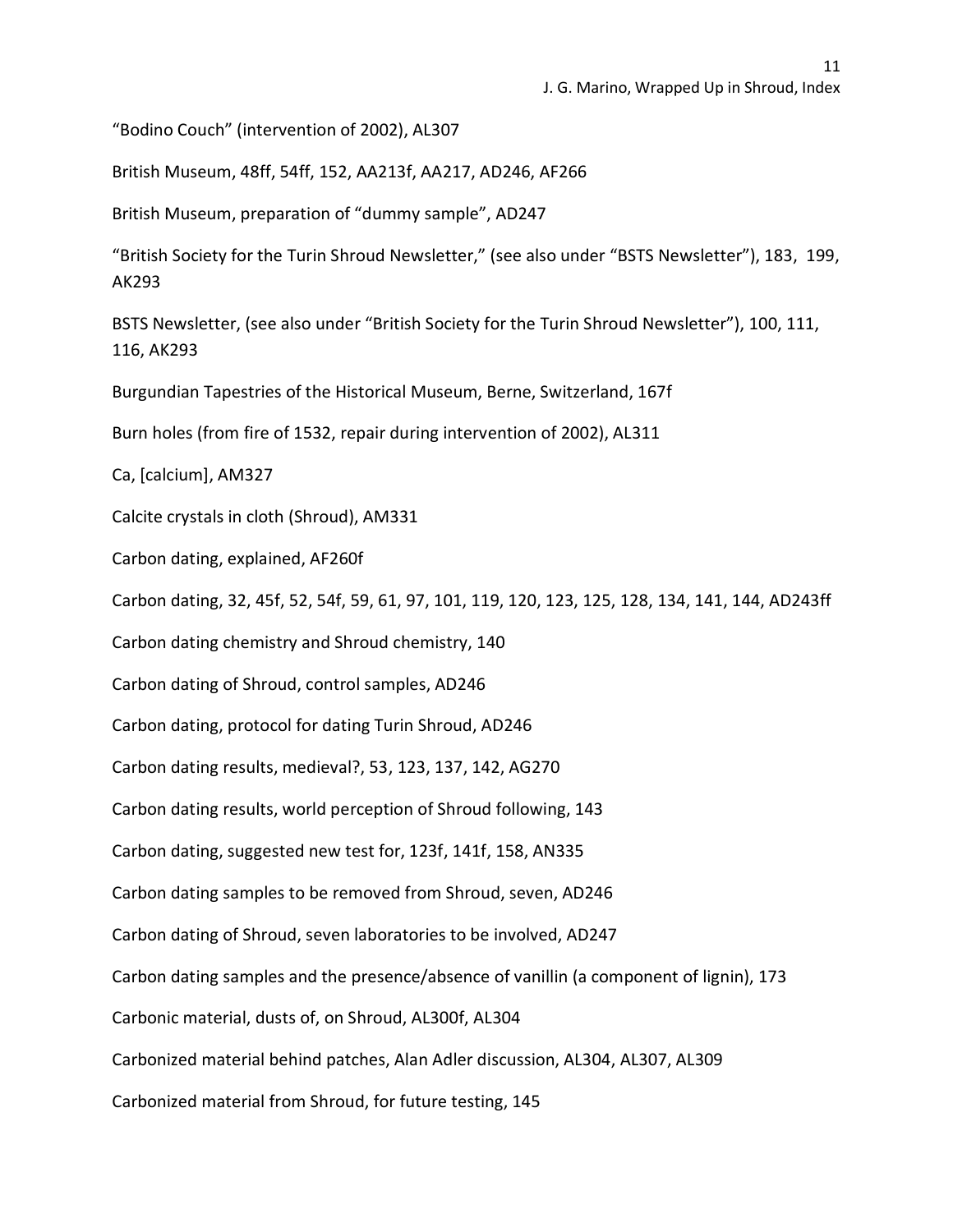C-14 paper (by J. Marino and M. S. Benford), 101, 109, 111, 113

C-14 controversy, 186

Carbon 14 conference, Trondheim, Norway, AA213-217

Carbon 14 ; [recalibration programme], Scotland, 62

Carbon 14, Intercomparison testing, AA214

Carbon 14 [isotopic fractionation of in fire], AC224

Carbon dating, "Rogue Samples", AE252, AE255

Carbon 14 sample, Shroud of Turin, 99f, 136, 138, 144f, 176, 179, AN336f

Carbon dating of Shroud, blind testing, AD247

Carbon dating of Shroud, best protocol, (Fleming view), AE252f

Carbon in Shroud, change of, 66

Carbonari, secret group of 19<sup>th</sup> century Risorgimento, 124

Cardinal Secretary of State, (Vatican), AD248f

"Catholic Biblical Quarterly", AH274

"Catholic Counter Reformation in the 20<sup>th</sup> Century," Dec. 1990, AM326

Catholics "relics", 50

Catholic Church, Universal Church, AJ277

"Centro Internazionale di Sindonologia" [di Torino], 63, 98, 135, 138, 152, 164f, 166, 168, 184

Cesium, used in radiocarbon dating, AF265

[Characterization of "Raes Corner" with chemical and microscopical analysis], 174, 178, AM318, AN336f

Chemical analyses of retained Shroud samples, 144

"A Chemist's Perspective on the Shroud of Turin," (R. Rogers), 156

"Chemistry Today", 176, 184, AI276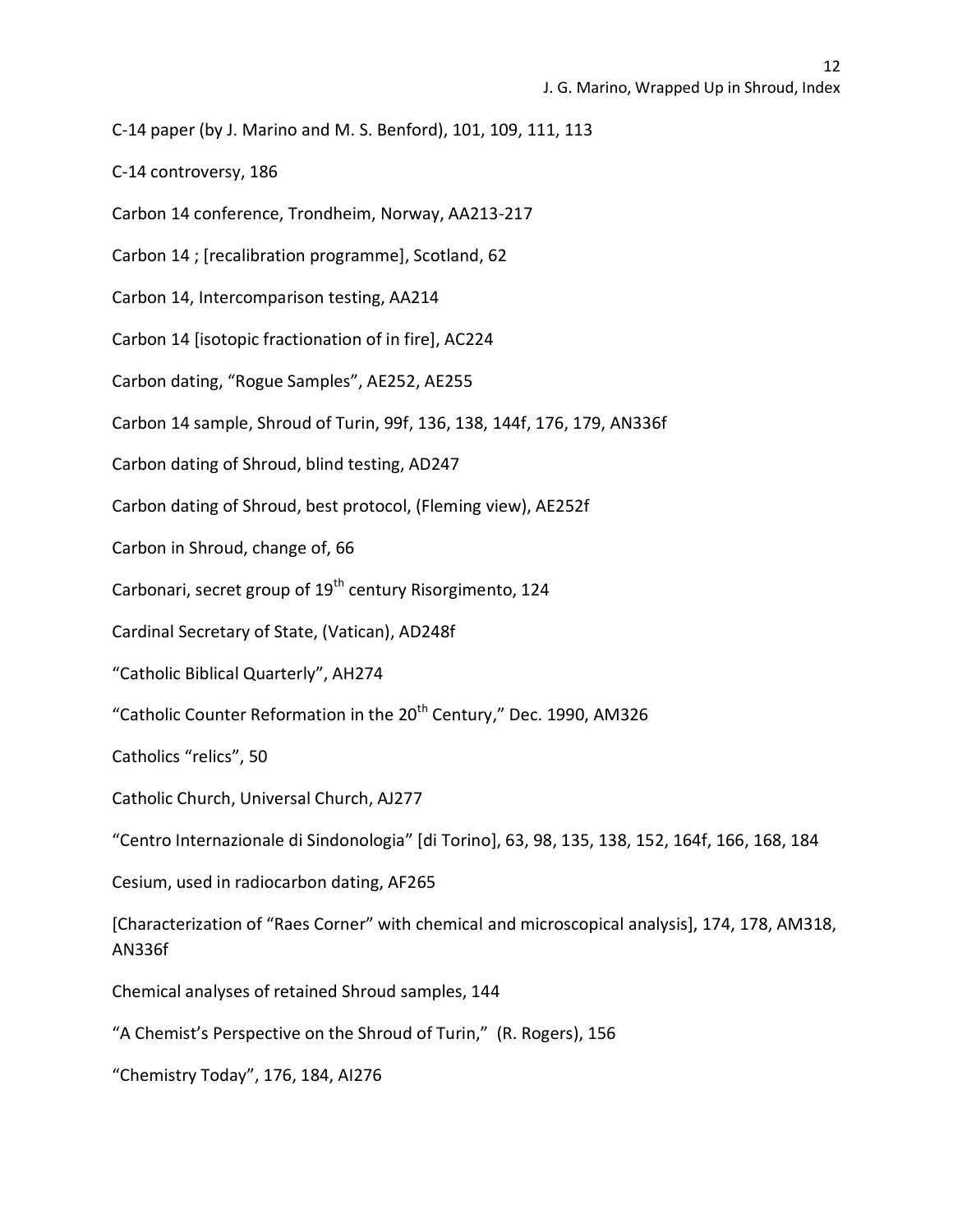Christ, knowing him, AJ281

Christians and atheists, AH272f

Cl [chlorine] bleached linen, AM327

"Coast to Coast" 131f

"Coast to Coast AM" see also under "Art Bell Show."

"Collegamento Pro Sindone", 120

"Columbus Dispatch"(newspaper in Columbus, Ohio), 80, 85

Columbus, Ohio, 2008 Shroud Conference, 176

Conservation Commission of Shroud, see under Shroud Conservation Commission

Committee for the Conservation of the Holy Shroud, see also under Shroud Conservation Commission

Committee for the Conservation of the Holy Shroud, 126, 152, 158, AL297

Commission for Conservation, see under "Committee for the Conservation of the Holy Shroud"

Commission for Conservation [of the Shroud of Turin], composition of, 158

Commission for Conservation of the Shroud of Turin, Report, AM317

"Contre-Enquete sur le Saint Suaire" (by Maria Grazia Silliato), 168

Cotton, 176, AN337

Cotton on Shroud, superficial, AN337

Cotton gloves used by STURP in 1978, AM331

Cotton, presence of (negative finding), AM321

Cotton, in Holland cloth, AM328, AM331

Cotton, in "Raes Sample", 102, AM316, AM322f, AM325, AM327, AM331

Cotton, "Raes Corner" composed of, 176, AM316

Cotton, can be heavily encrusted, (Raes samples), AM331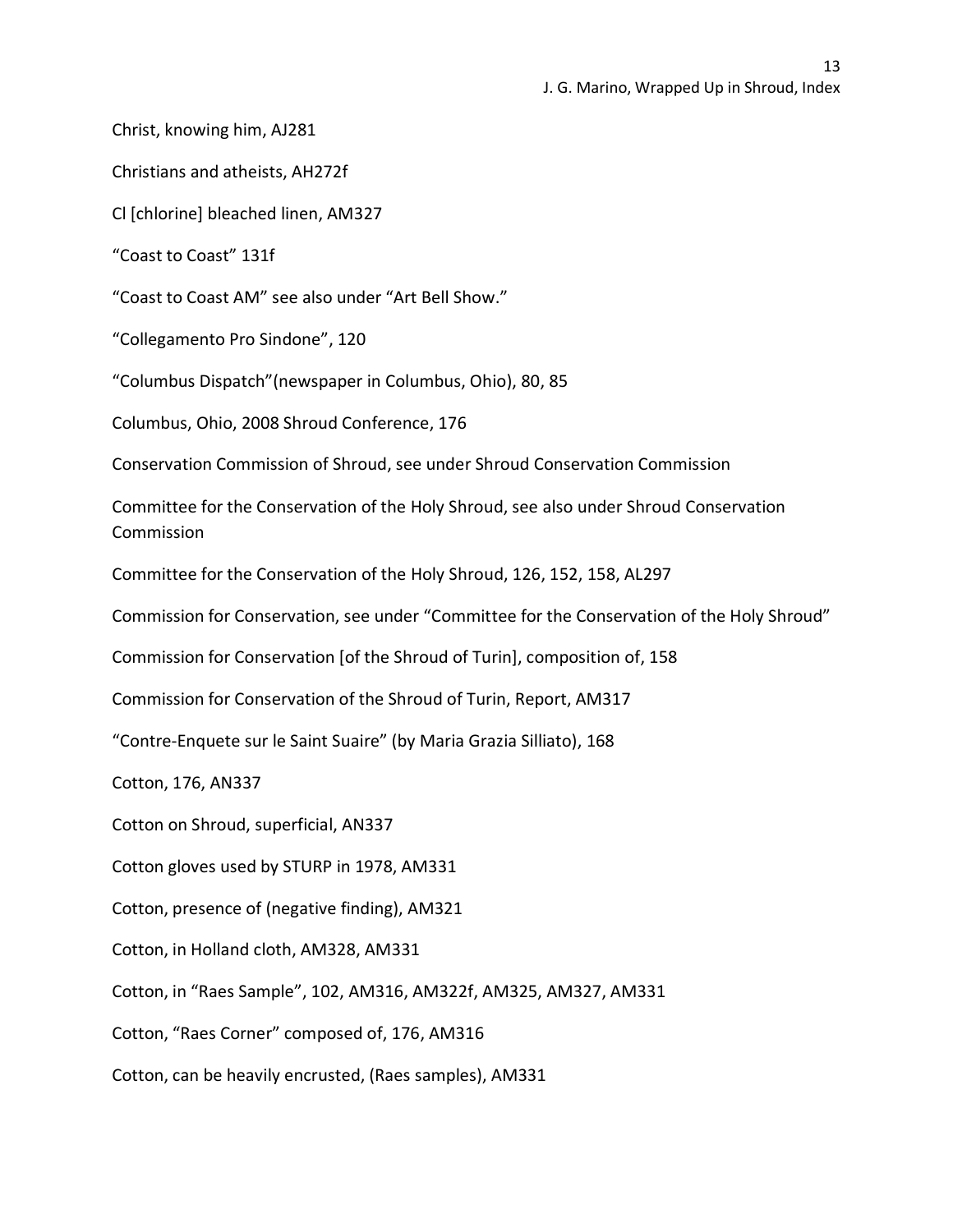"The Church Herald" religious journal, AJ289

Curia of Turin, 124

"Current Physical Chemistry", 198

D'Arcis Memorandum, AH273

Dead Sea Scrolls, 144, AM331, AN336

Dead Sea Scrolls linen, no fluorescence in, AM331

De La Warr book, 107f

De La Warr camera, 118

De La Warr images, 108, 118

Diocesan Commission of the Holy Shroud, 155, AL297

Digital recording, (intervention of 2002), AL307

Discovery Channel, 102, 177, 179f, 182

"Discover Magazine", 112

DNA on Shroud, 169

DNA and "levels of the spirit in the soul", AJ278

"The DNA of God." by L. A. Garza-Valdes, 66

DNA, spiritual, AJ288f

Dye, AM319, AN336f

Ecclesiastical Court notary (used during intervention of 2002 for notarizing specimens removed), Al309

Edessa Mandylion, Ian Wilson hypothesis, AK293

"Electromagnetic Biophoton Emission." Paper by M. Sue Benford, AJ282

ENEA [Italian National Agency for New Technologies], 191, R206

Encrustation on Raes threads, AM332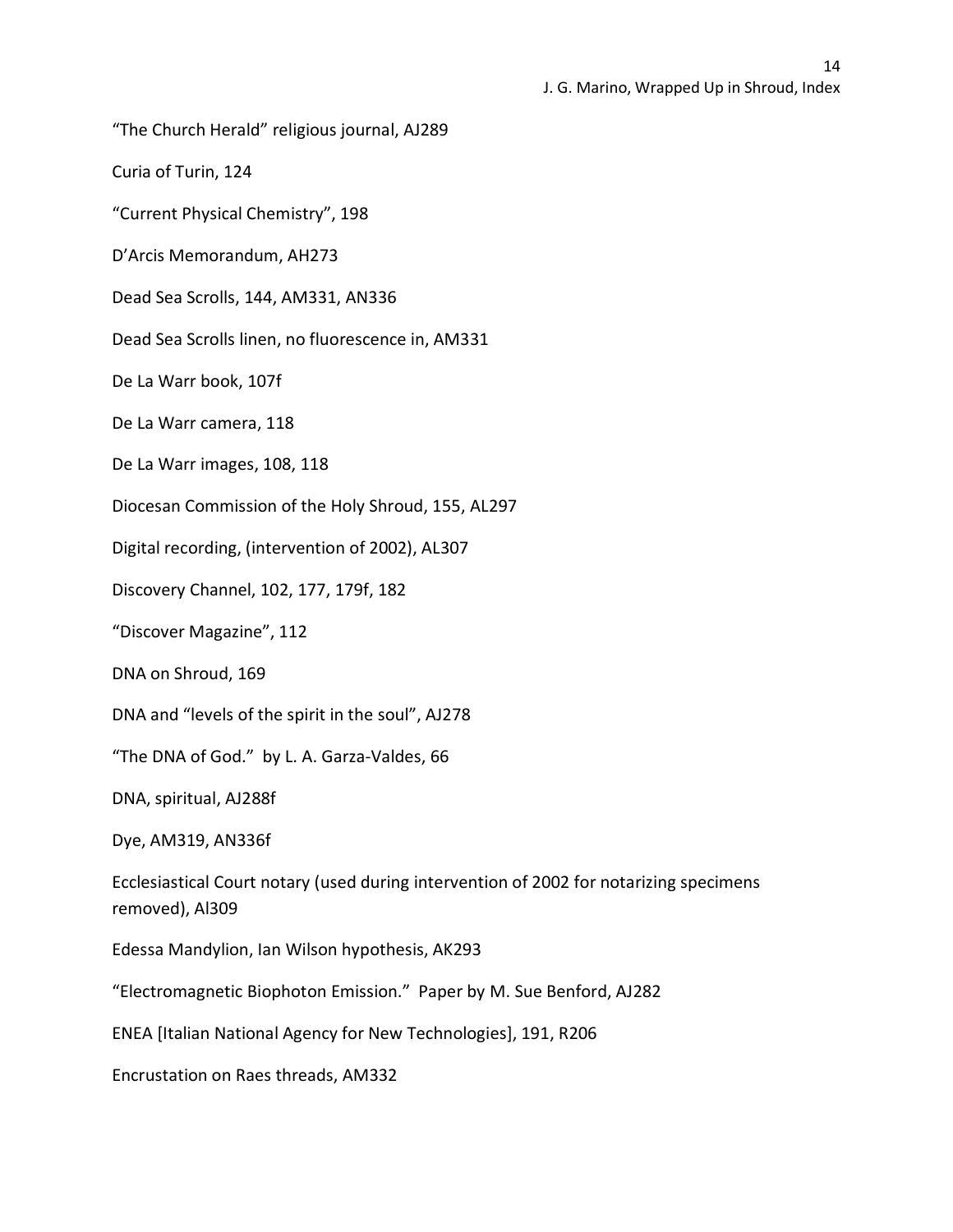Encrustation on Raes threads, unique to, AM333

Extinction under cross pols [polarization], (Raes Sample), AM318

Face-weaving method, (see also "back-weaving"), 177f

[Fe] iron, x-ray fluorescence (1978 STURP research), AM327

Fermilab, [Fermi National Accelerator Laboratory], AJ281

Fiber yellowing, AM322

Fibril microscopy (by Rogers), AM317

Fibril appearance, Raes sample, AM318

Fibril no. 1 (Raes Sample, "the spliced thread"), AM325, AM332

Fibril no. 4 (Raes Sample), AM320, AM322

Fibril no. 5 (Raes Sample), AM327

Fibril no. 14 (Raes Sample), AM318, AM320ff, AM323, AM331f

"Fidelity", AI275

"The Fifth Gospel", 21

Fire of 1532, 60, 121f

Fire of 1532, scars from, AL309

Fire of 1997, 71, AL303, AL313

Flax, 173

Flax seed gum, AM332

Fluorescence surveys, done during intervention of 2002, AL300

Flury-Lemberg, Mechtild, to remove the carbon dating sample from Shroud, AD246

"Free Inquiry"

French Academy of Sciences, 109, AH271

"The Frenway System of French Reweaving", 177, R207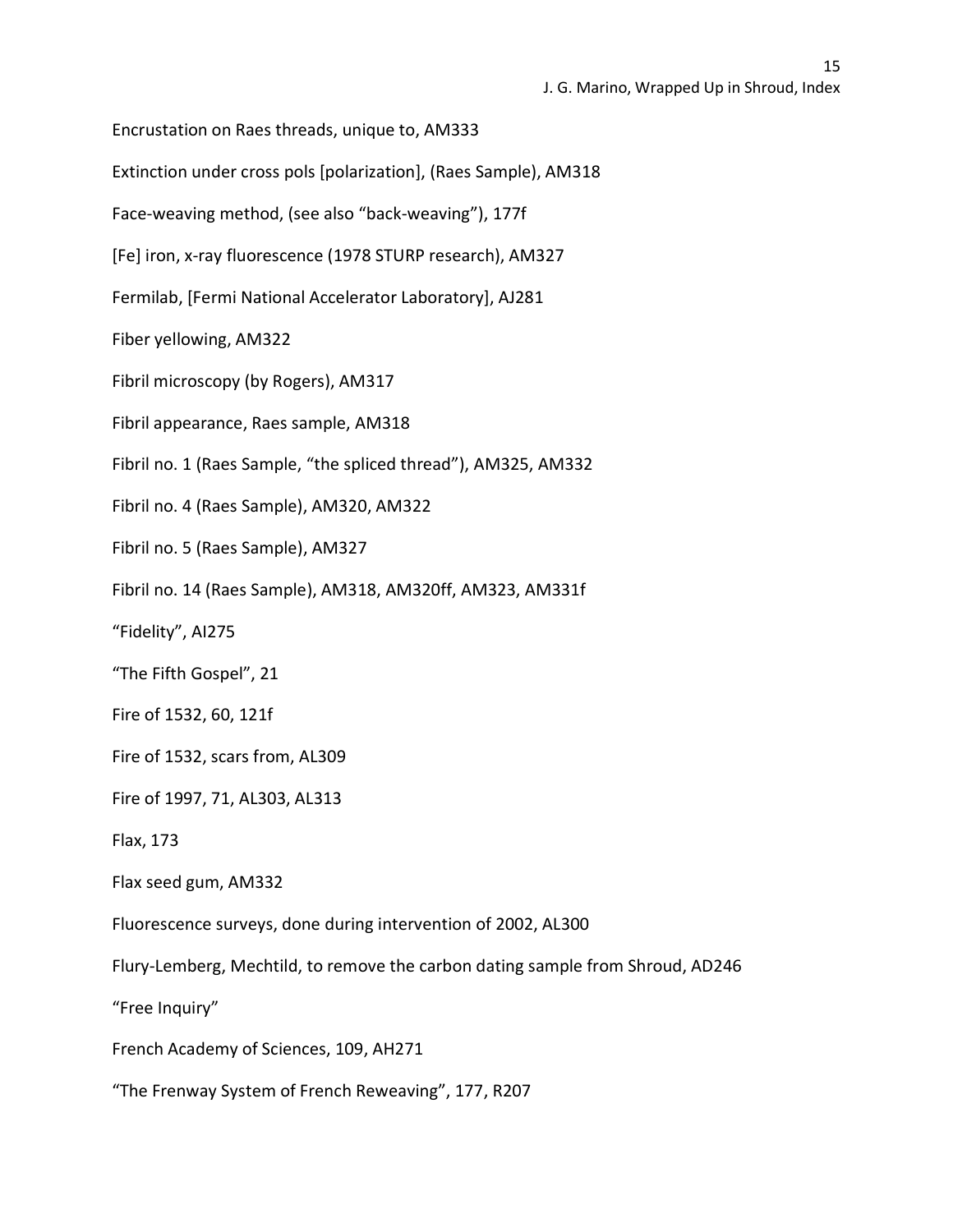"Frosty" appearance (Raes samples), AM317f, AM330

"Frosty" coating, softens and swells in water, AM330

"Frosty" coating, treated with concentrated hydrochloric acid (HCL), AM332

"Frosty" coating, elimination of color or encrustation, AM331

FTIR (Fourier Transform Infrared Spectroscopy), 136

Geyh (c-14 counter lab, Hanover, Germany), AA217

Giandurante Studio, AL299f, AL306

G. Colonnetti Metrological Institute of Turin, 50, AD247f

Glass containers, (used in intervention of 2002), AL308

Gnostic understanding (Gnosticism), AJ286

[Gossypium] herbaceum, species of cotton, AM323, AM331f

[Gossypium] herbaceum, on Holland cloth, AM333

Guarini Chapel Cupola, AL303

Gum arabic, see also under gum/mordant/dye solution

Gum Arabic coating, 144, AM332f, AN337

Gum coating, hydrolyzes in acid, AN337

Gum/mordant/dye solution, 168f, AN336

Gum/mordant/dye solution, see also under gum Arabic

Gum tragacanth, AM332

Harwell request that eight samples be used to carbon date Shroud, AE252

Headlines about Shroud after C-14 dating, 51

Herringbone weaves, 178, AM319

"History Channel", 186

"History, Science, Theology and the Shroud of Turin," 63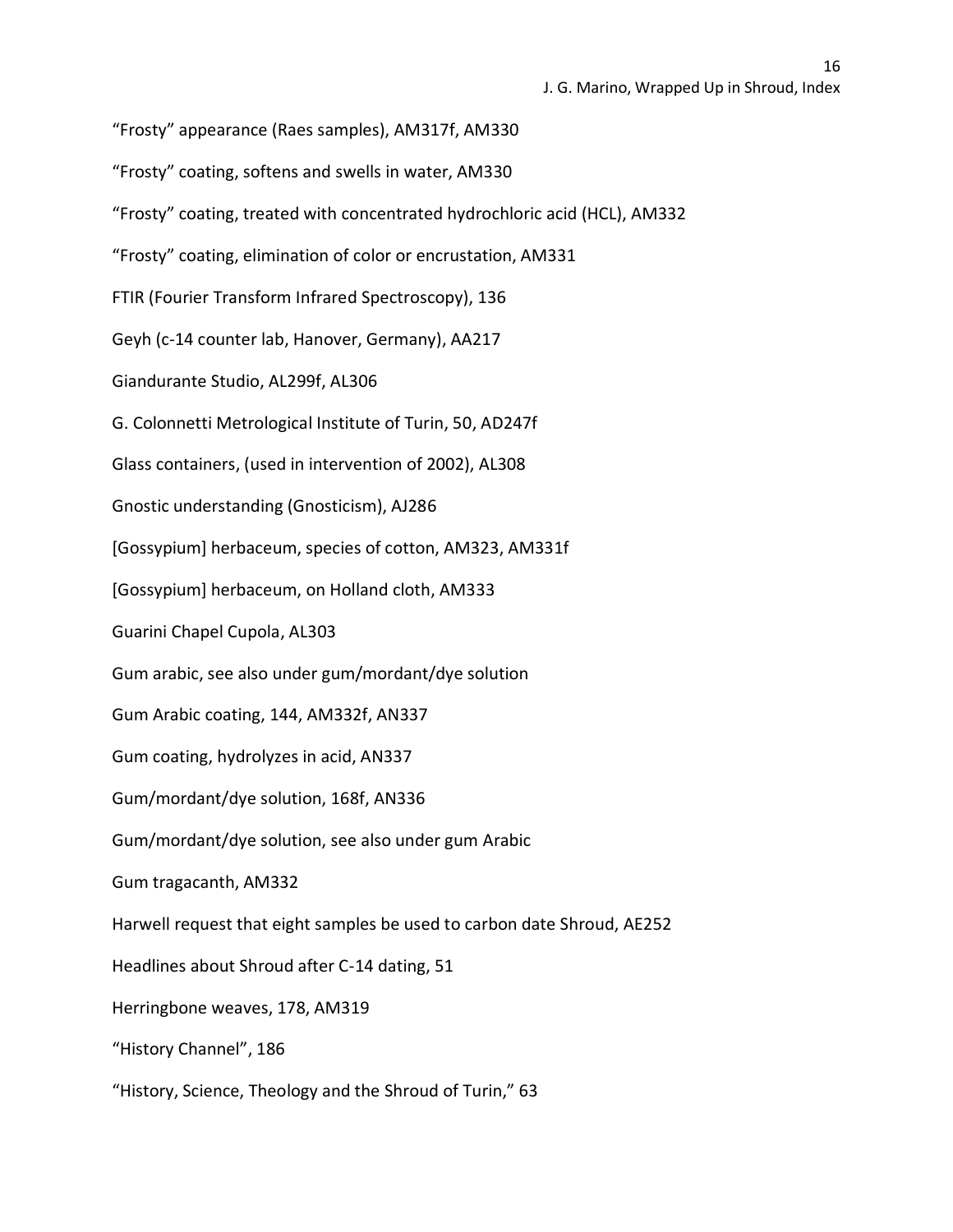Holland Cloth, 121ff, 144f, AL297ff, AL301, AL304ff, AL307f, AM329, AM331

Holy See, 124, AL297

Holy See, directs that only 3 samples be taken, AD248

Holy Shroud Guild, 23, 43, 63, AE255

"The Humanist", 35

Hungarian Pray Manuscript, 53

Hydrous aluminum oxide mordant, AN337

Hydrous –aluminum-oxide mordant, instantly soluble in hydrochloric acid, AN337

"Il Giornale," (Italian newspaper), 153

"Il Messaggero", 120f, 123f, 126f, 129

Image, origin of, 50, AJ278f

"The Independent" (British newspaper), 49

Ink, on Shroud (?), AM330

Institut fur Mittelenergiephysik, Zurich, Switzerland, AE252

Istituto Elettrotecnico Nazionale Galileo Ferraris, Turin, Italy, AL298, AL306

International Centre of Sindonology [Centro Internationale di Sindonologia di Torino], 122

International Commission, 157

"International jury" for review of proposals regarding the Shroud, 157

"International Workshop on the Scientific Approach to the Acheiropoietos Images." Frascati, Italy, 191

Intervention on Shroud of 2002, 123ff, 141

Intervention on Shroud, secretive nature of, 123f

Iodine, testing with, AM331f

IR (Infrared) spectroscopy, 154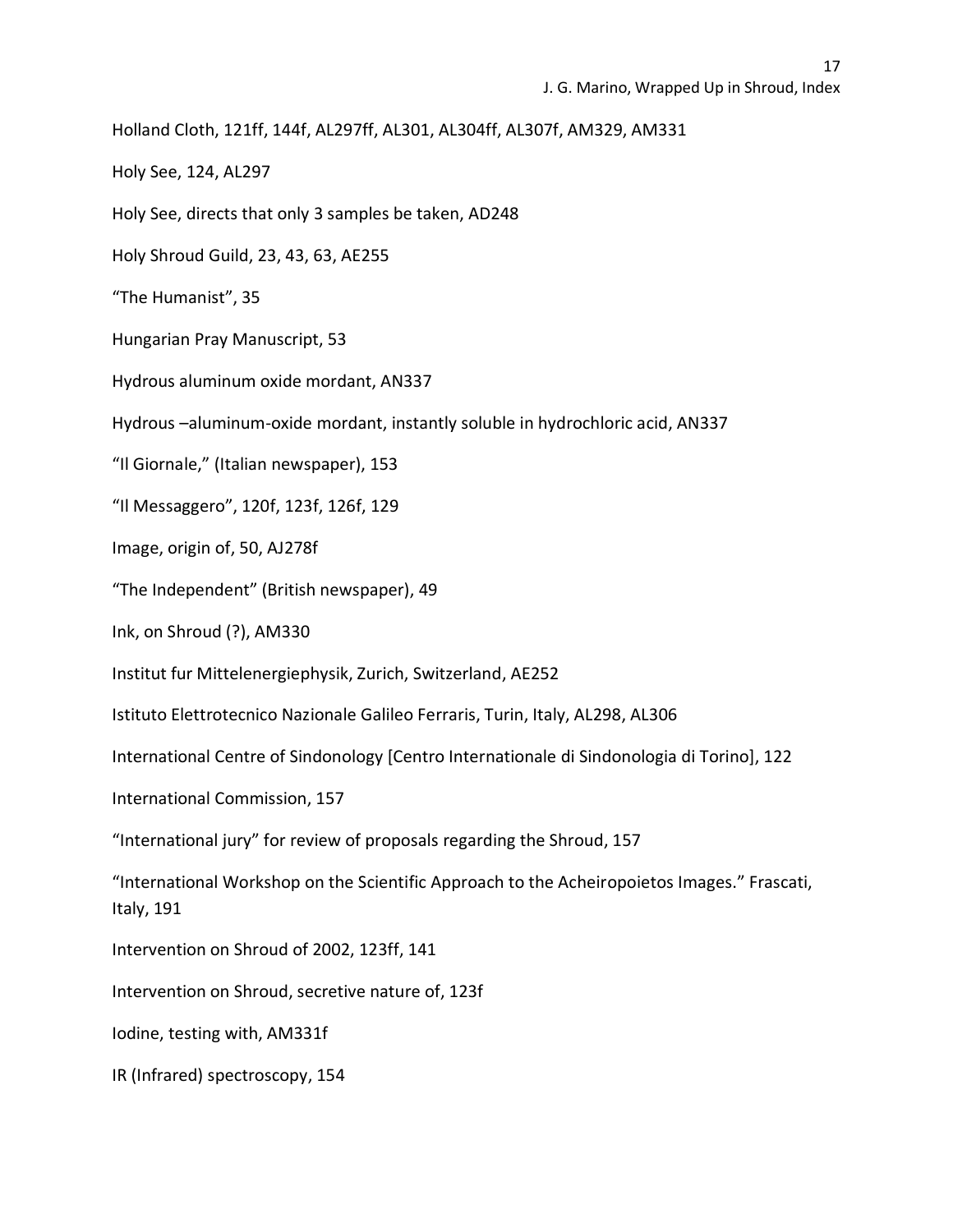Isotope fractionation, 145, [AC224]

Isotope Measurement Laboratory, Harwell, England, AE252

"I asked God", poem by unknown author, 76

Japanese rice paper, (used in intervention of 2002), AL307

"Journal of the American Medical Association," AH271

"The Jesus Conspiracy…", 55

"Jewish Burial Customs. The Burial of Jesus of Nazareth and the Shroud of Turin," AI275

"Journal of Religion and Psychical Research", 96f, AI275

"Journal of Theoretics", 112

"Judgement Day for the Turin Shroud", by Walter C. McCrone, AC224, AC227, AC232, AC239,

"The Holy Shroud and Four Visions," 61

Kirlian effect, AC229

Laser Point, (company that carried out fluorescence and reflectance spectra during intervention of 2002), AL300

"La Stampa" Italian newspaper, Carbon dating results to be published in, AD247

Lead weights, (used in intervention of 2002), AL307

Lignin, complex nature of, AM328f

Lignin, component of flax (linen), 173, AM327

Lignin at growth nodes, 144, AM318, AM331, AN336

Lignin, in Holland cloth, AM328, AM331

Linen, difficult to dye or stain, AM331

Linen, invisible reweaving of, 168, AM316ff

Linen, modern, bright, blue-white fluorescence resulting from fabric brighteners, AM331

Linen, modern but made by ancient technology, lignin in, AM331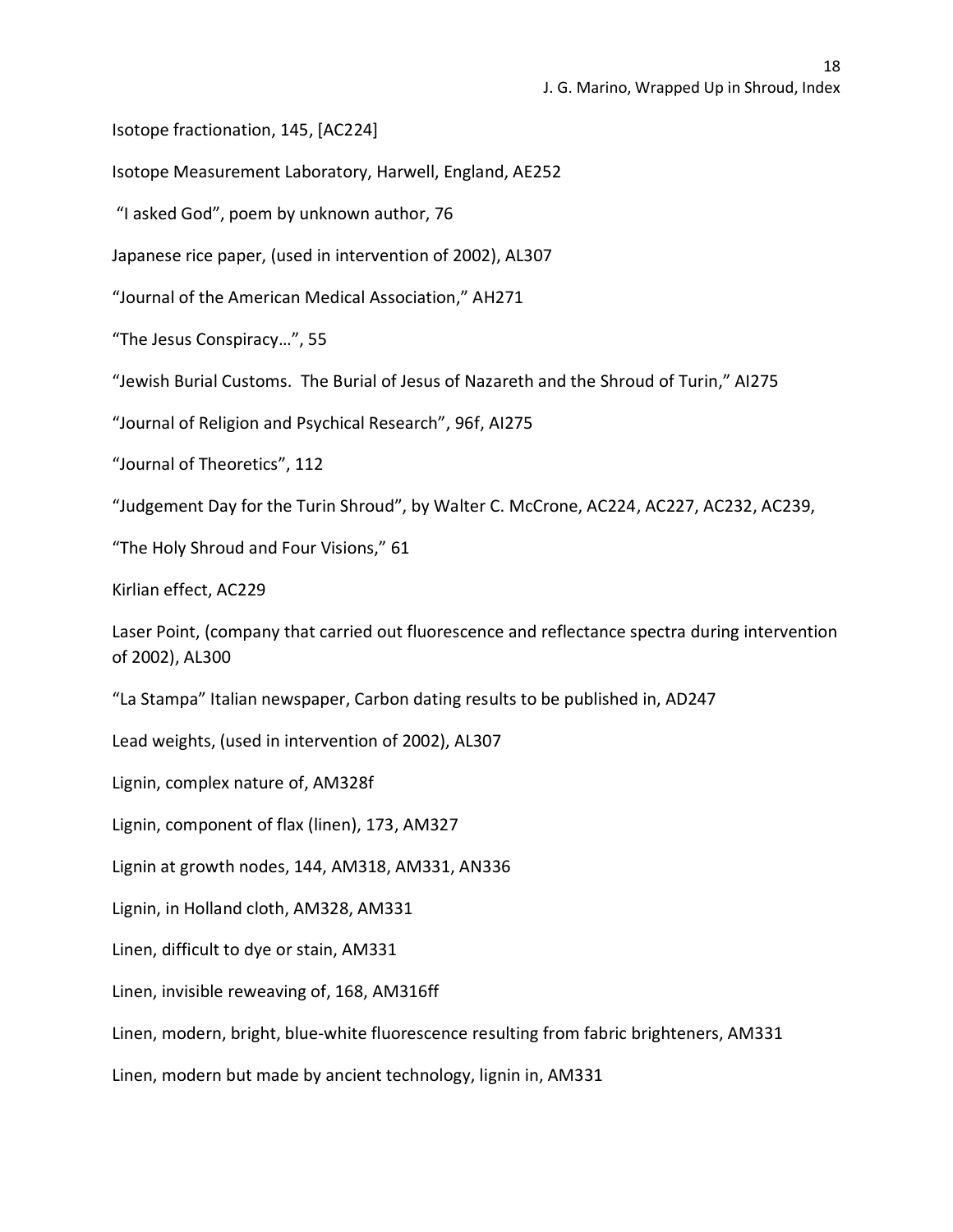Linen-production technology, 138, 173

Linen, (Shroud), little to no encrustations on, AM331

Linen testing (C-14), burn vs. non-burn material, AE253

Linen testing, (C-14), AF258, AM329

Linen yarns, cotton spun inside of, 175

Linen, Raes Corner not linen, 176

Los Alamos National Laboratory, 176, 184

Madder root, see also Madder rose

Madder root dye, 144, 154, AM332, AN337

Madder rose, 174f

McCrone Institute, AM331

McCrone (Walter C.) Biography, AC227f

McCrone (Walter C.) personal response to Joseph Marino's personal stance on the Shroud, AC239

"The Man in the Shroud Committee," Amarillo, Texas, 64

Media coverage of Columbus, Ohio (2008) Shroud Conference, 177

"Medical Hypotheses" (medical theory journal), 109

Medieval bleaching process, (Rogers), AM317

Medieval restorative work, AM319

Melinex paper, (used during intervention of 2002), AL307

"The Messengers: A True Story of Angelic Presence and the Return to the Age of Miracles." AJ288

"The Microscope" (journal founded by Walter C. McCrone), AC240

Microscopic surveys, AL301

Microscopy, fluorescence, AM321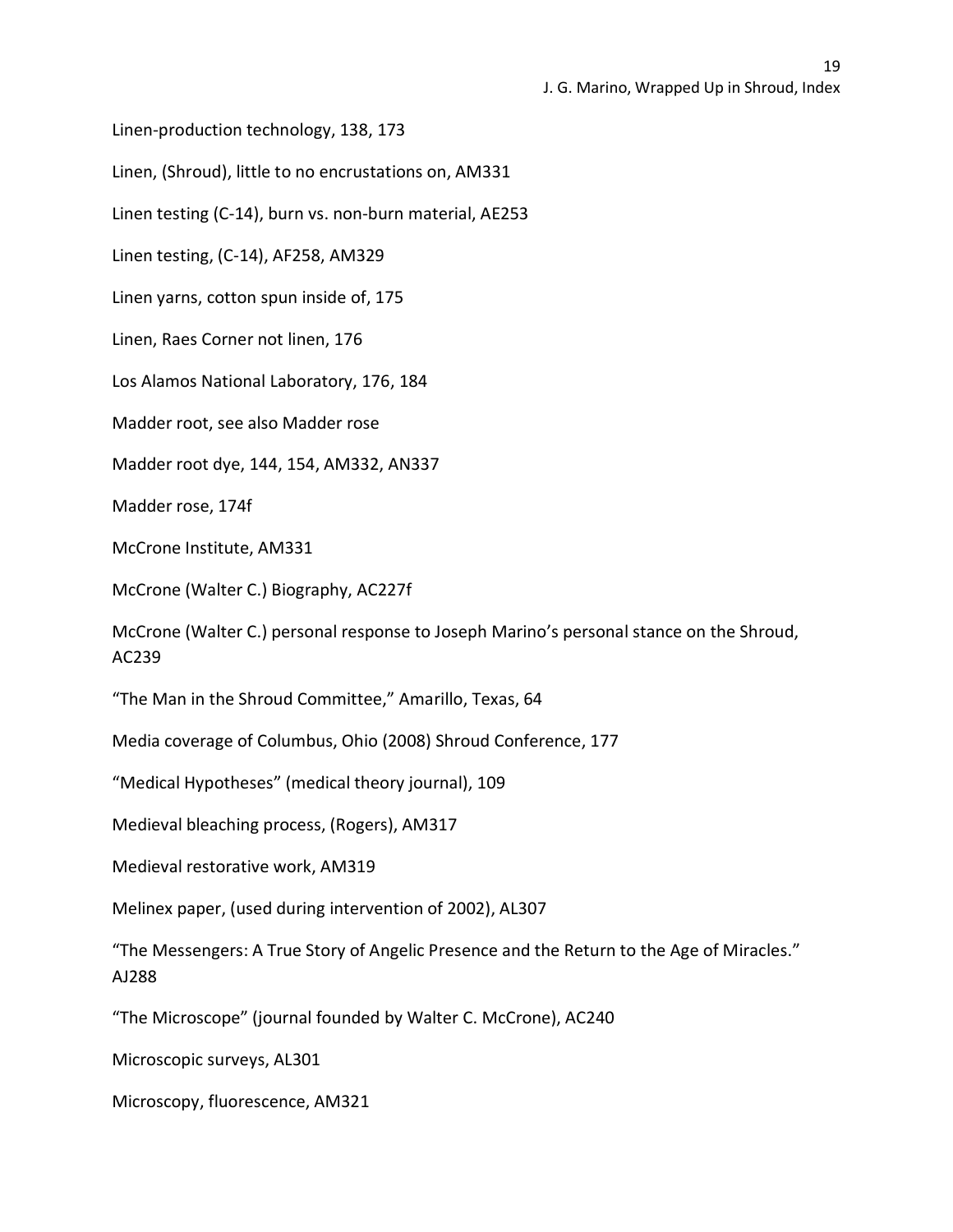Microscopy, light, 144

Microscopy, SEM, 144, AN337

"Microtecnica couch" AL302, AL307

"Missionaries of Charity" (founder, Mother Teresa, Calcutta, India), 201

Misunderstandings and negative reactions, 140

Monastery Life, 27-33

Mordants, 144, AM331f

"Museum Applied Science Center for Archaeology, (MASCA; University Museum, University of Pennsylvania), AE252, AE255

Muslim terrorists, 129

NASA, 112, 179

National Geographic Channel, 101, 110, 149

National Institute of Standards and Technology [NIST], 149

National Science Foundation radiocarbon laboratory, University of Tucson, Arizona, AE252

"New Sacristy" for the Turin Shroud, intervention conducted there, AL305, AL307

"Night of the Shroud" (documentary), 198

"Pius X Abbey', 25

"St. Louis Priory", 25

Ohio State University, 112, 179, 181, AJ283

Ohio State University Libraries, 95

"On the Physical Death of Jesus Christ" ("Journal of the American Medical Association"), AH271

Otlet, Robert, private talk with R. H. Dinegar, AA217

"The Ottawa Citizen", 125

OuantaGraphic Process, 114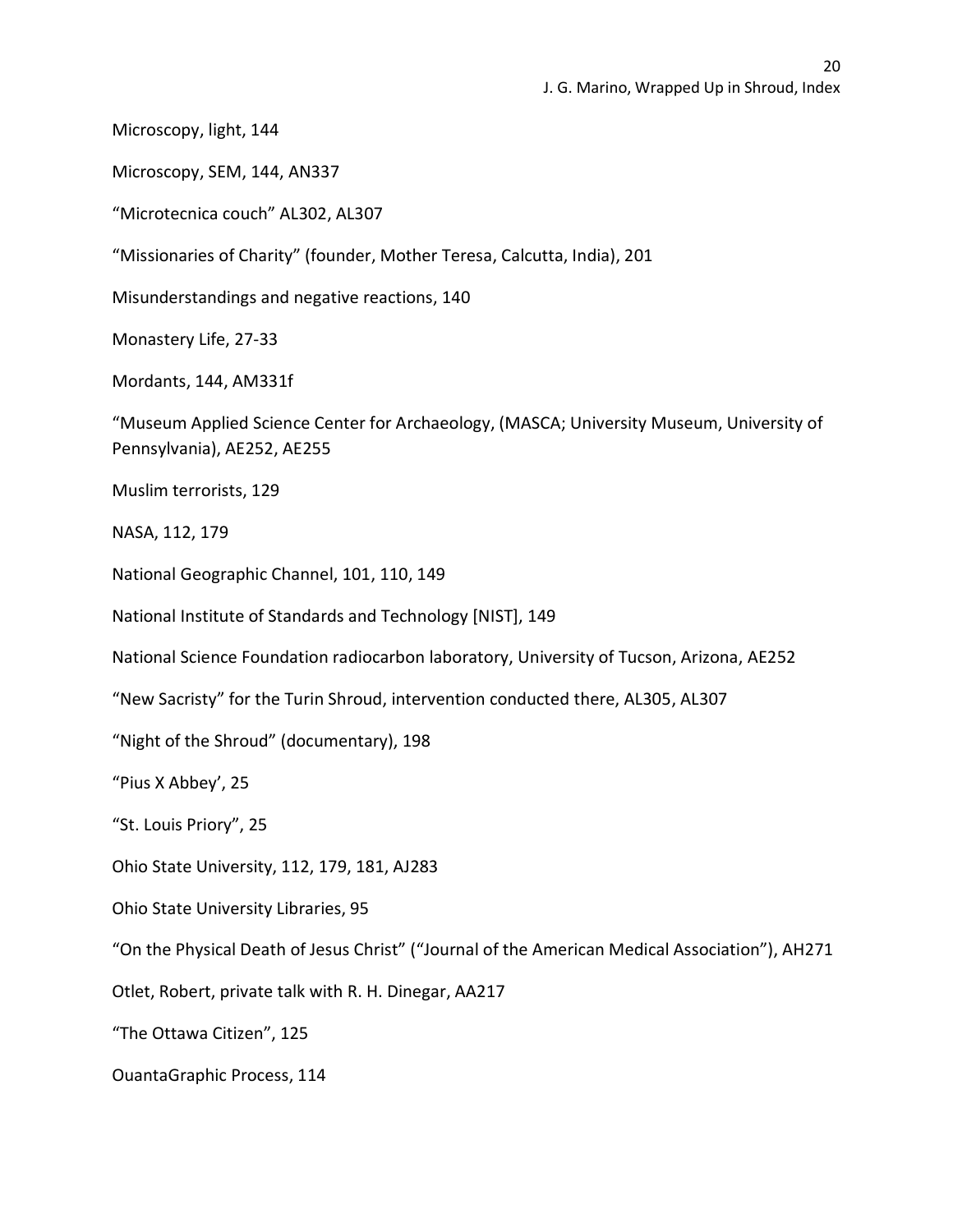"Outlier" date (C-14), AA213, AE253

Oxford University, 47

Oviedo Cloth, 136

Painting hypothesis (McCrone) a different interpretation of evidence, 175, AC227-230

Palestinian pollen on Shroud, AC224

Papal Custodian (Archbishop of Turin), AL313

"Patch hypothesis," (G. Ghiberti), 152f

Patch, (16<sup>th</sup> century), hypothesis, AM324

Patch, (16<sup>th</sup> century), Z twist, AM316, AM319

Patches on Shroud, AL308

Patches, removal of, 124, 127, AL297, AL299, AL307

Patches, charred material behind (intervention of 2002), AL309

Paranormal, 114f, 171, 184ff, 192f, AC234, AJ272, AJ280f, AJ290

Paris Shroud Symposium, 62

"Phenomena", AI276

Photography of the Shroud, fluorescence, (intervention of 2002), AL308

Photography of the Shroud, during intervention of 2002, AL299, AL307

Photography, specialized, applied to Shroud, 174

Photomicrographs, Raes samples, threads from, AN336f

Physics of the Shroud image, AJ281

Plant-gum inks, AM330, AM332

"The Physics of Christianity" by Frank J. Tipler, 172

"Pilgrimage to the Shroud", 62

Polarized Light Microscope, (PLM), AC235f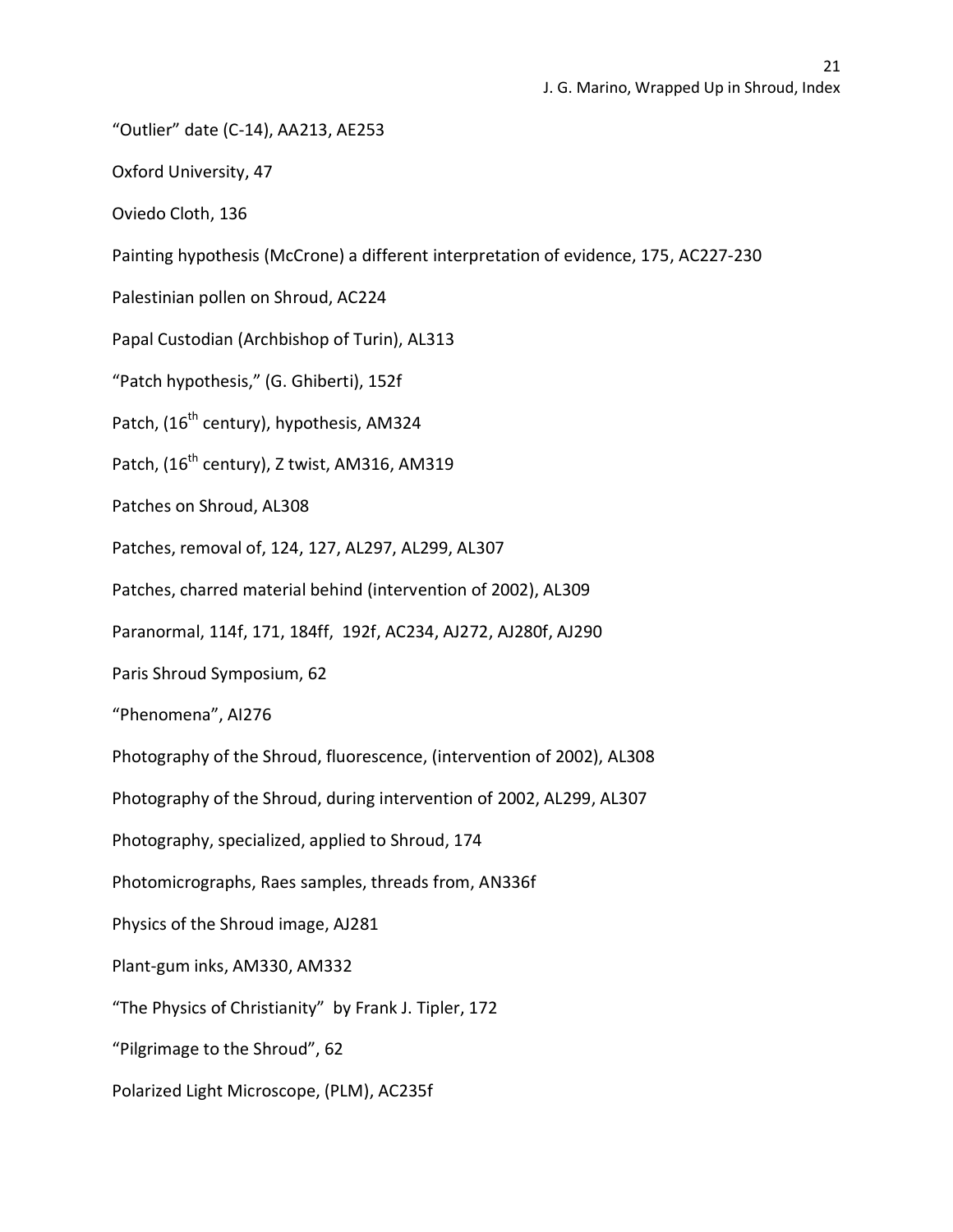Politics and personality clashes, 54

Pollen, Near East species on Shroud, AC231

Pontifical Academy of Sciences, (scientific body, advisor to popes), 55, AA215, AD243, AD247, AD249, AF263

Poor Clare Nuns of Chambery, France, 124, AL308

"Praey to God" (by Annette Cloutier), 196

Pro-authenticity groups, AO339

"A Protocol for Authentication of Paintings" (by Walter C. McCrone), AC240f

Purpurin, see under Madder root dye

Purpurin, AN337

Quantum Holography, 108

"Radiocarbon", Journal, 103, 118, 195, AE252

Radiocarbon Lab, University of Lyon, Lyon, France, AE252

"Raes Sample"/area, 102, 139, 146, 175, AE253, AM319, AN337

Raes Samples, little starch on, AM331f

Raes sample compared with Holland cloth, AM328

Raes sample/area, Raes threads, 123, 134, 137, 144f, 149, 168, 174f, 178, AM315, AM329ff

Raes threads, coating on, AM330f

Raes threads, no fluorescence in, AM331

Raes thread, no. 7, 178

Raes sample, Z twist, AM318

"Rape of the Shroud," 54

Raman spectroscopy, during intervention of 2002, AL300, AL307

Rembrandt, research on, AC233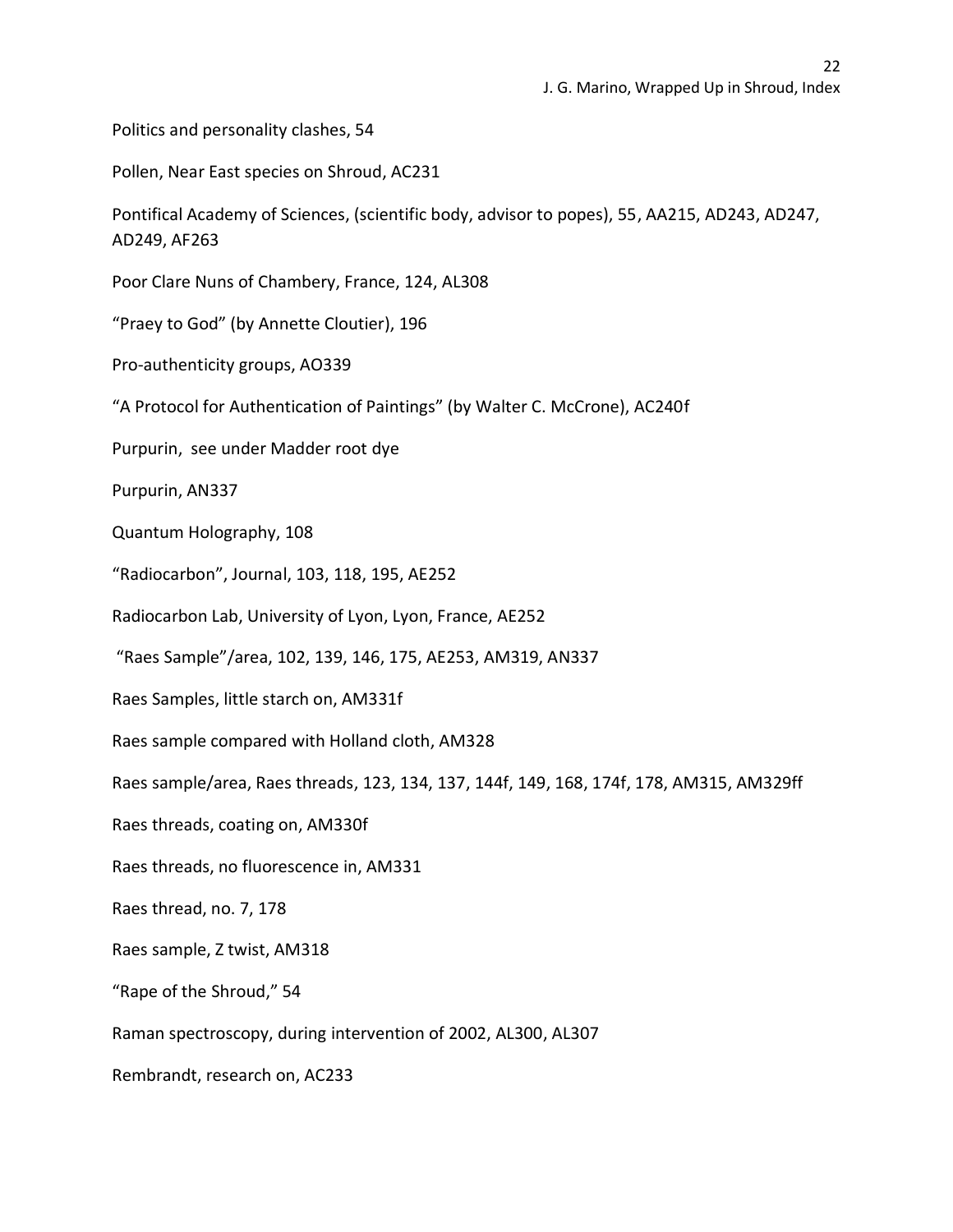Removal of tiny samples from back of Shroud (intervention of 2002), AL307

Renishow Company, (carried out Raman spectra survey during intervention of 2002), AL300

Reweaving hypothesis, 173, AM332, AN335

Reweaving (see also under weaving, invisible)

Reweaving, end-to-end splice, AN337

"Rogue Fibers Found in the Shroud," 57

"Relic, Icon, or Hoax…", 54

"Report on the Shroud of Turin", AH274

Research Laboratory for Archaeology and the History of Art, Oxford University, Oxford, England, AE252

"Resin binder", (see also under gum Arabic), 179

"Restoration" see under intervention and 2002

"Resurrection of the Shroud" (book), 102

"Revue Internationale Du Linceul De Turin", 115

Reweave hypothesis, see also under weaving, invisible

Reweave hypothesis, 175, 199

Red particles on Shroud, not blood, AC231

Rochester Institute of Technology, 112, AE252

Rogers, Ray, Shroud research collection, 171

"Rolling Stone", 43

"Royal Microscopical Society" (1990), McCrone honored by, AC240

S twist in yarns, AM315f, AM323

Saponaria [officinalis] (soapwort), and UV fluorescence in patch area, AM328f

Savarino, Piero, address of, AM322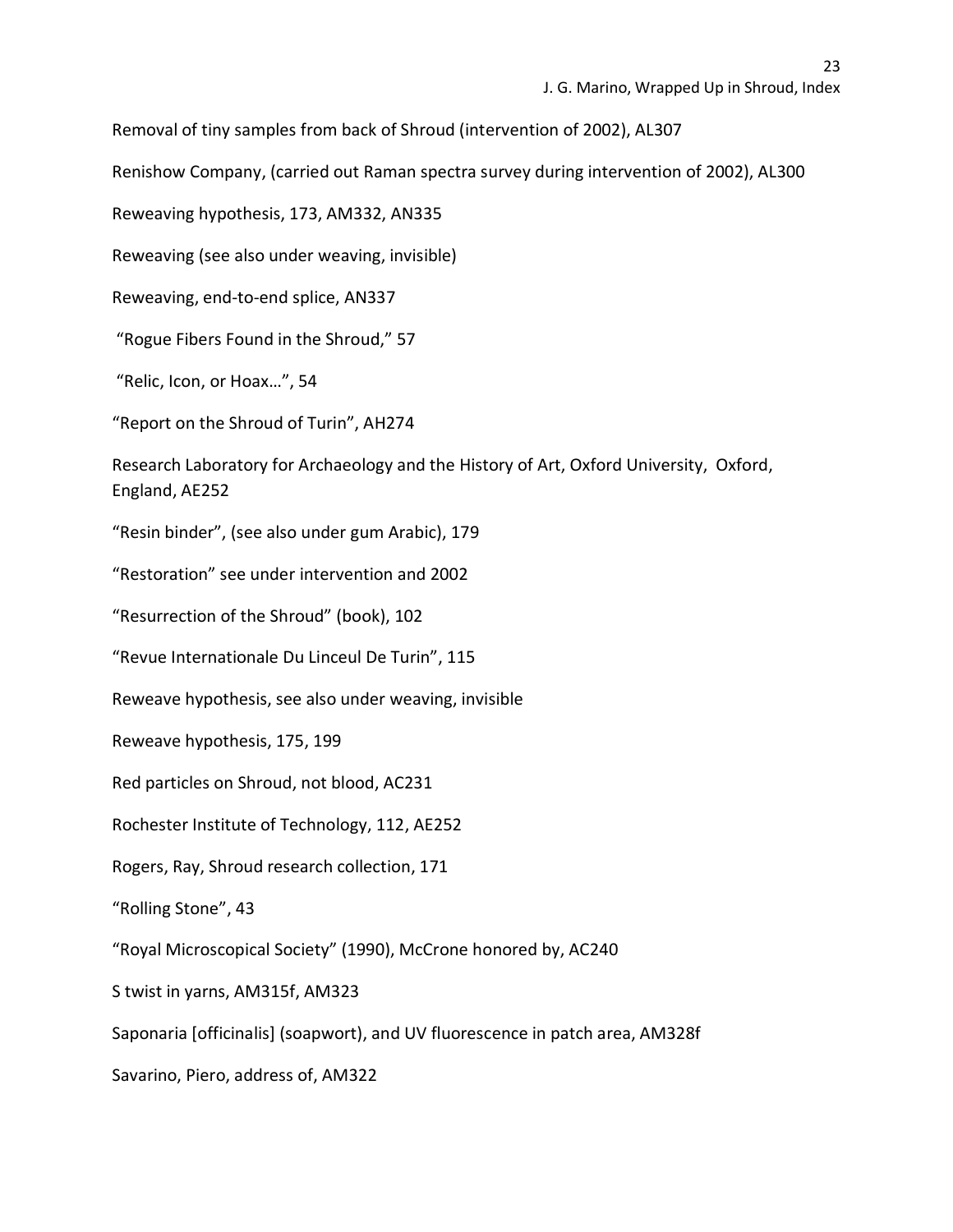Scanning of Shroud, front and back, (intervention of 2002), AL307, AL310

Scanning of Shroud, in A4 format (intervention of 2002), number of frames taken per side, AL310

Sewing operations, (intervention of 2002), AL307

"Science and Faith head for a Collision" Bill McClellan, 49

"A Scientific Search for the Face of Jesus," F. Tribbe, 22

Holy See, 50, AL299

Shroud, age of compared to 1988 sample from, 151, 173

Shroud, back of, AM330

Shroud, collection and cataloging of materials removed in intervention of 2002, AL300

Shroud, C-14 test results, 47-57

Shroud Conference, Columbia University, New York, 1991, 63

Shroud Conference, Dallas, Texas, 1998, 109

Shroud Conference, Elizabethtown College, Elizabethtown, PA, 1986, AC238, AC239

Shroud Conference, 2001, Dallas, Texas, 105

Shroud Conference, 2005, Dallas, Texas, 118

Shroud Conference, Dallas, Texas, planning for future event with heavy restrictions, 171

Shroud Conference, Columbus, Ohio, 2008, 172

Shroud Conference, Richmond, Virginia, 1999, 97

Shroud Conference, Rome, Italy, 65

Shroud Conference, Orvieto, Italy, 98, 101, 111, 116, 135, 176

Shroud Conservation Commission, see also under Commission for the Conservation of the Shroud

Shroud Conservation Commission, 122, 135

Shroud Center in Colorado, 64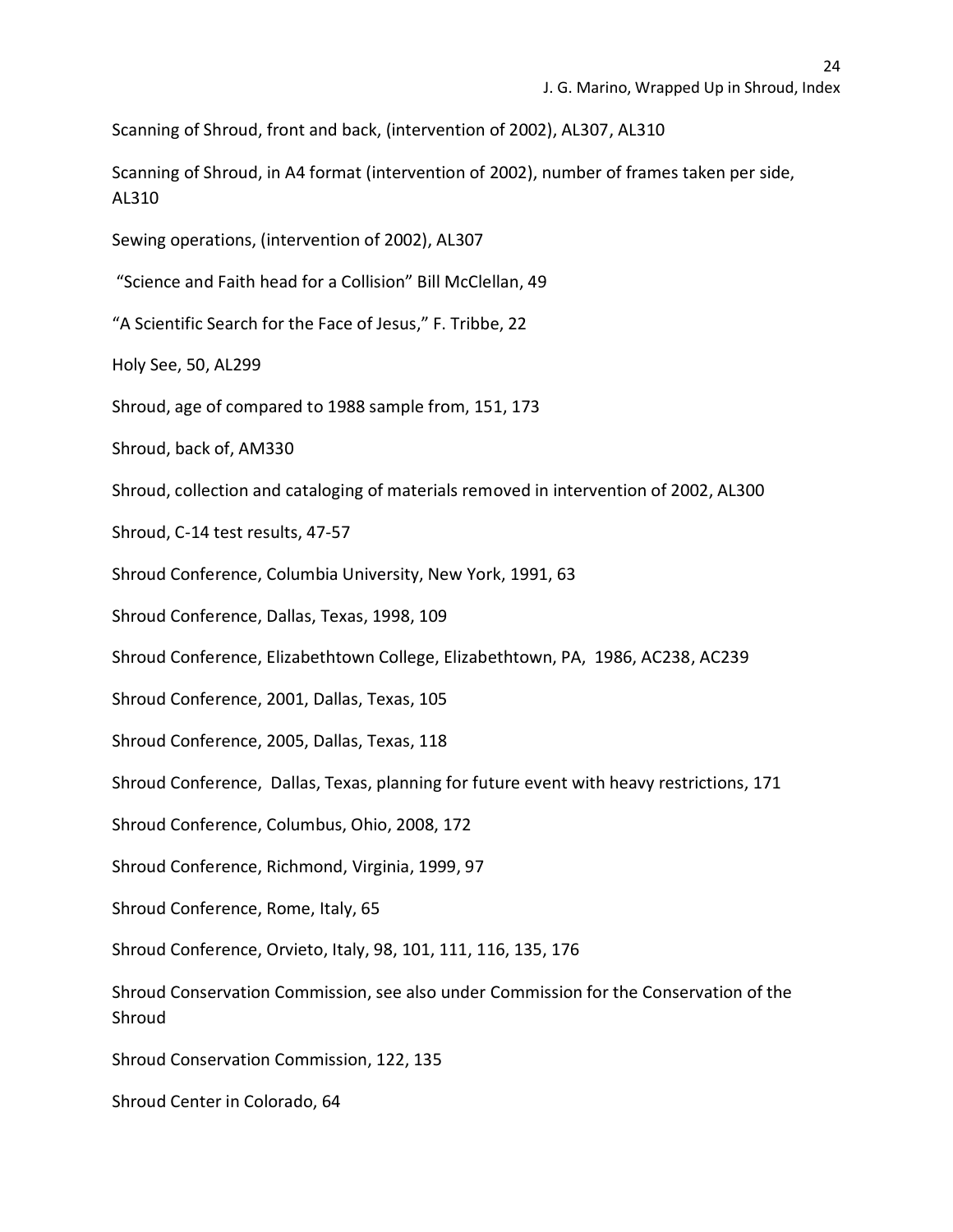Shroud, dusts and debris on, AL298f Shroud fibrils, absolutely no coating except in blood areas, AM330 Shroud, future testing of, 169 Shroud, future testing of, see also under carbonized material Shroud, image, "a bas relief rubbing" (Nickell), 39 Shroud, image, yellow fibrils in, AM331 Shroud, improvement of conservation conditions, AL300, AL302 Shroud, maps of, AL308f Shroud, moving it to Rome issue, 125 Shroud (intervention of 2002), new "Holland" backing cloth, AL310 Shroud, not rolled up anymore, AL298f Shroud, paint on, AM330 Shroud, "restoration" of, 128f Shroud, spectra of, AM330 Shroud, measurement of, in new its new condition (intervention of 2002), AL308 "Shroud News" (Rex Morgan's newsletter), 48, 56, 60, AC225, AH271, AH274f Shroud, new replacement of Holland Cloth in intervention of 2002, AL300 Shroud, official investigations, 30 Shroud "a painting" (McCrone), 39, 164f Shroud, paint on, AH273 Shroud Photo Exhibition, St. Louis, 81 Shroud, photography of, S. Pia, 21 Shroud, photography of, use of different filters, 174 Shroud, reweavings and repairs, study by Riccardo Gervasio, 168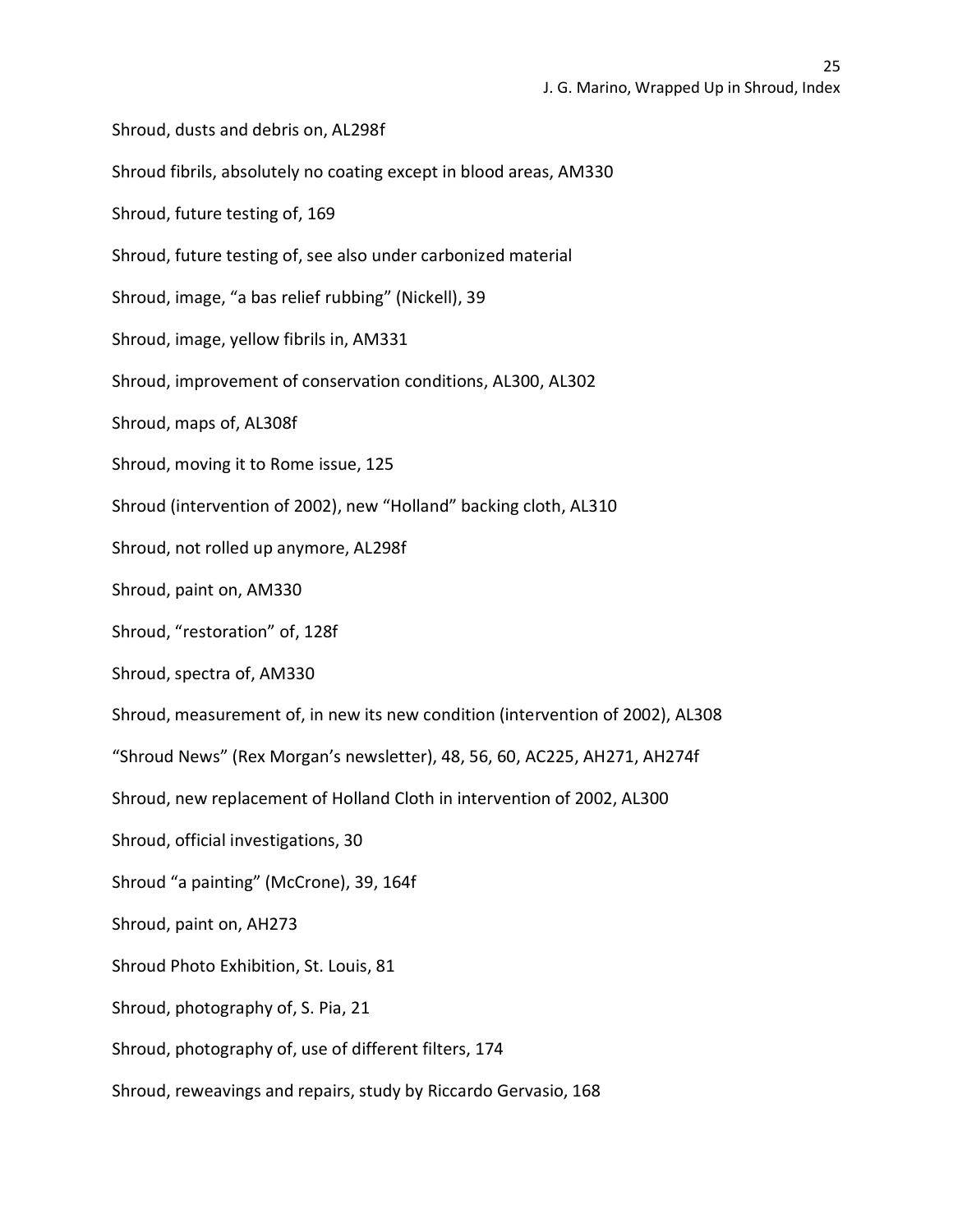Shroud, spectrum analysis of, 174

Shroud Symposia, AB219-AB220

"Shroud Science Group", 140, 145ff, 153, 156ff, 159, 172, 195, AO339

Shroud tapes, 32 [STURP], AC224, AC231, AC236

Shroud tapes, Max Frei [(1973 & 1978)], AC224, AC231, AC236

"The Shroud of Turin" by Ian Wilson, 43

"The Shroud of Turin: Unravelling the Mystery"

"The Shroud of Turin in 2002: The New Image," by Giuseppe Ghiberti

Shroud.wikispaces.com/Shroud+Researchers (online list of Shroud researchers since 1898), 340, AO339

"side strip", AM324

Simon Fraser University, British Columbia, Canada, AE253

"Sindone 2000", Conference in Orvieto, Italy, 100

"Sindone: The Divine Remedy", (by Laura Clark), 186

"Sindone le imagine 2002 Shroud images," (G. Ghiberti), 141

"Sindone News," 154, 159, 166

Sindonic photography (intervention of 2002), AL310f

Skeptics, via e-mail, 131

"The Skeptical Inquirer", 35

Skeptical of Shroud authenticity, AO339

"Sources for Informational Materials on the Shroud of Turin", (by Joseph Marino), AC222

Spectrophotometry, (intervention of 2002), AL307

Spliced thread (Raes sample), AM329

Squid ink, (Shroud), AM330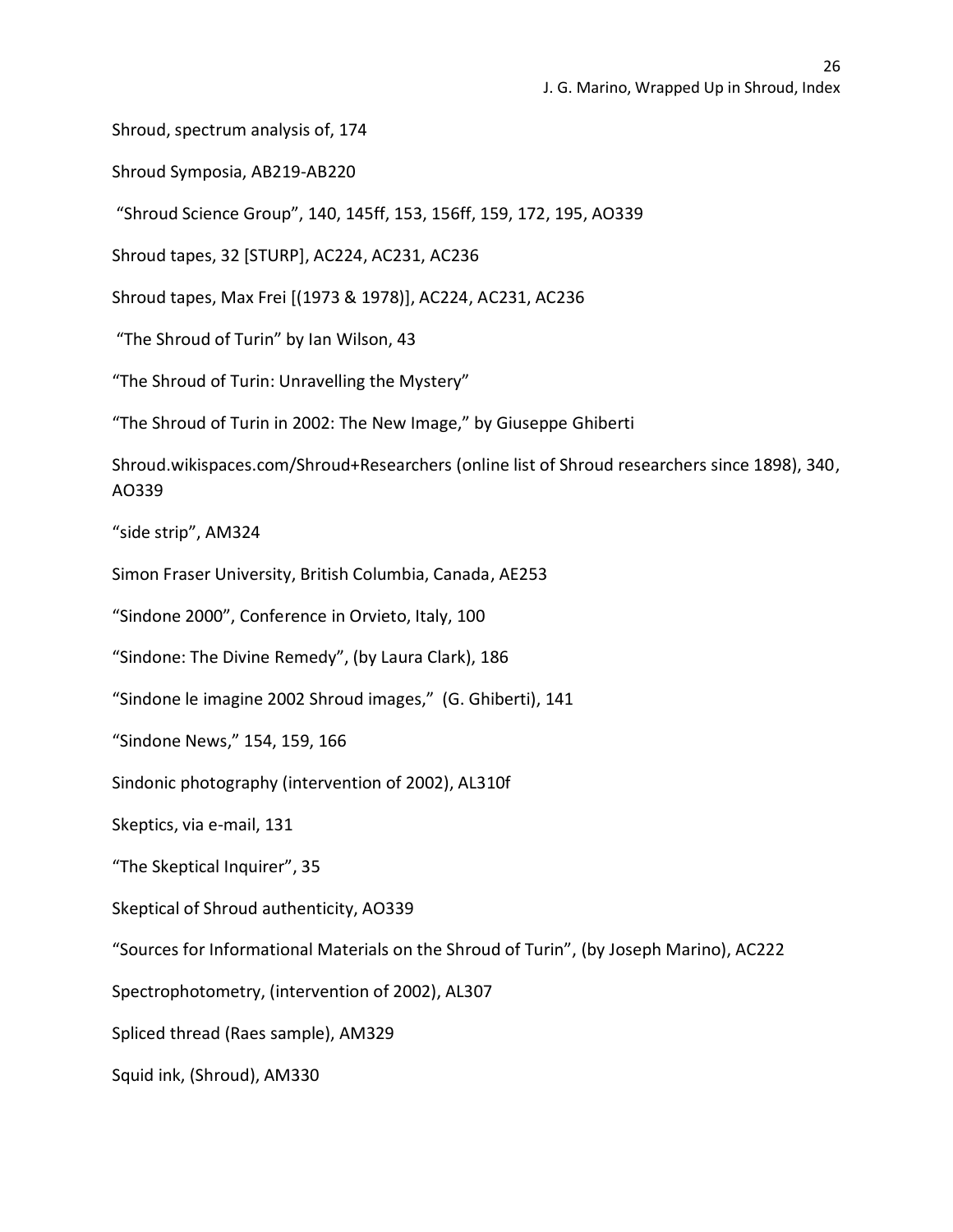Sr [strontium], x-ray fluorescence (1978 STURP research), AM327

Starch, (Raes Sample), AM318f, AM321f

Starch, small spot on Raes sample detected with iodine, AM330f

"Stephen Ministers, 86, 89, AJ287

STERA, Inc. (Shroud of Turin Education and Research Association, Inc.), 179, 197f, 213-217

"St. Louis Priory Journal", AI275

Sticky tape method, see also "adhesive tape" and also STURP sticky tape and under "STURP sticky tapes" and "Frei sticky tapes"

Sticky tape sampling (intervention of 2002), AL307

STURP (Shroud of Turin Research Project), 19, 22f, 28ff, 32f, 38f, 44, 54f, 67, 91, 96, 101ff, 109, 111, 123, 134f, 137, 146, 156, 171ff, 175, 183, 192, AA213ff, AC225, AC227, AC229, AC233ff, AC236, AF259f, AH272f, AM317, AM331, AN336

STURP, severe limitations of, AC236

STURP, little knowledge of amongst Trondheim c-14 scientists, AA215

STURP tape samples, 140

STURP sticky tape, Holland cloth, AM328

STURP sticky tape, from right foot of image, (1HB), AM328

STURP sticky tape, 1 LB, scorch control sample, AM331

STURP sticky tape, 1 EB, lavender cotton found on, AM331

STURP sticky tape 3-CB, 174

STURP sticky tape 3-AB, 174f

STURP [torque applicator], AC225

"Shroud Spectrum International", 31

"The Shroud Unmasked" Sox, David, 56

"Strong Woman", book by Sue Benford, 73f, 131, 183, 341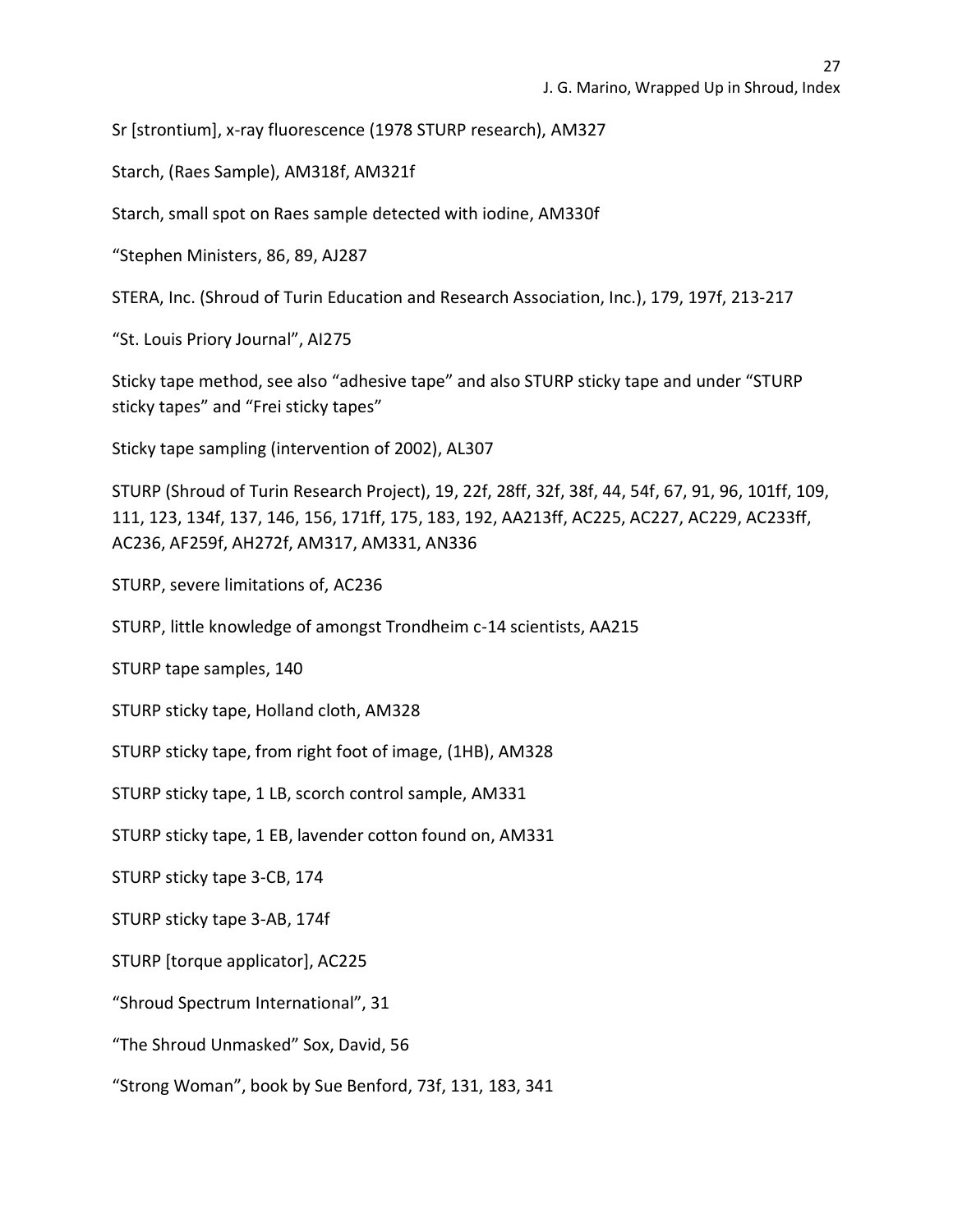Suction method (vacuuming?) sampling, during intervention of 2002, AL300, AL307

"Surface resin" [gum Arabic], 176

Tapestry reweaving, 167

Telesubalpina [Italian company providing television coverage of intervention], AL306

Textile experts, blind study, AM319

Textile experts' statements about C-14 tests of Shroud, 145, 155

"Textile Horizons," 57

"Thermochimica Acta", 151, 154, 176, 184

Threads, spliced, see also under "weaving, invisible", and "tapestry reweaving" and "reweaving hypothesis"

Threads, spliced, 176

Threads, protruding from the back of the Shroud (during intervention of 2002), AL309

Thread sample, in possession of John Brown, given to Dr. Thibault Heimburger, 178

Turin Authorities, re: the 2002 intervention, AL293-313

Turin Proceedings, 2000, (report by Pietro Vercelli), AM319

Turin Workshop, 1986, 45, AD243-249

Twist (tight), Raes Sample, AM318, AM321

"Two Faces of Adam" article by M. Sue Benford, AJ287, AJ289

Ultraviolet-fluorescence photography, 144

UV fluorescence photography on modern linen, AM319,

UV fluorescence photography on Raes Sample, AM329

UV-VIS, ultraviolet fluorescence survey during intervention of 2002, AL300, AL307

UV photograph of right foot area of Shroud, (STURP, 1978, Miller), AM328

Unbleached Shroud linen replica, AM319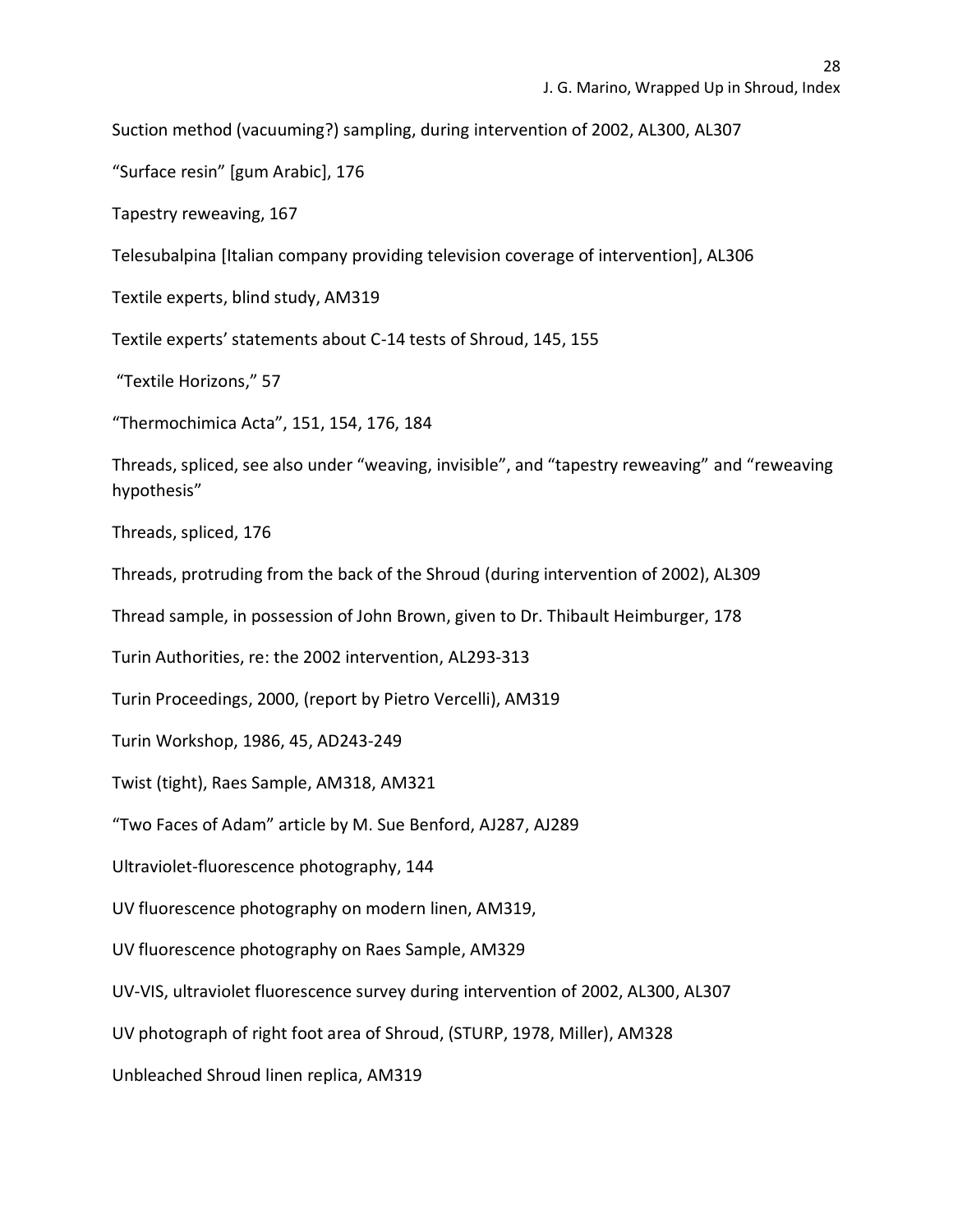University of Arizona, 48, 119

University of Tucson, Arizona, 56

University of Zurich, 48

"Unwrapping the Shroud" (documentary), 103

U.S. led Shroud Politics, commentary by Ian Wilson, AK293

"USA Today", [American newspaper], 48

Vacuum sampling, (intervention of 2002), AL307

Vanillin content of lignin, 144f, 173, AM329, AN336

Vinland Map, AC233

Vaporizer, ultrasonic, (intervention of 2002), AL307

"Veronica's Veil", 20

"Vineland Map", 38, 43

"Visual Findings Only" criterion (adopted for intervention of 2002), AL307

Warp threads, in Raes samples, AM315, AM323

Warp threads, in Raes samples, reflectance density, AM327

Weaver's workshop, contaminants from, 175

Weaving, (rewoven) edge, 135

Weaving, invisible, see also under "tapestry reweaving"

Weaving, invisible, 123, 127, 131, 134, 139, 163f, 166, 183, AM322

Weaving, thick/thin pattern, AM322

Weft fiber, request for, (for new C-14 testing), AM335

Weft threads, in Raes samples, AM315, AM320, AM323

Whiter yarns, (Raes Sample), AM315f

Wrinkles, removal of (intervention of 2002), AL307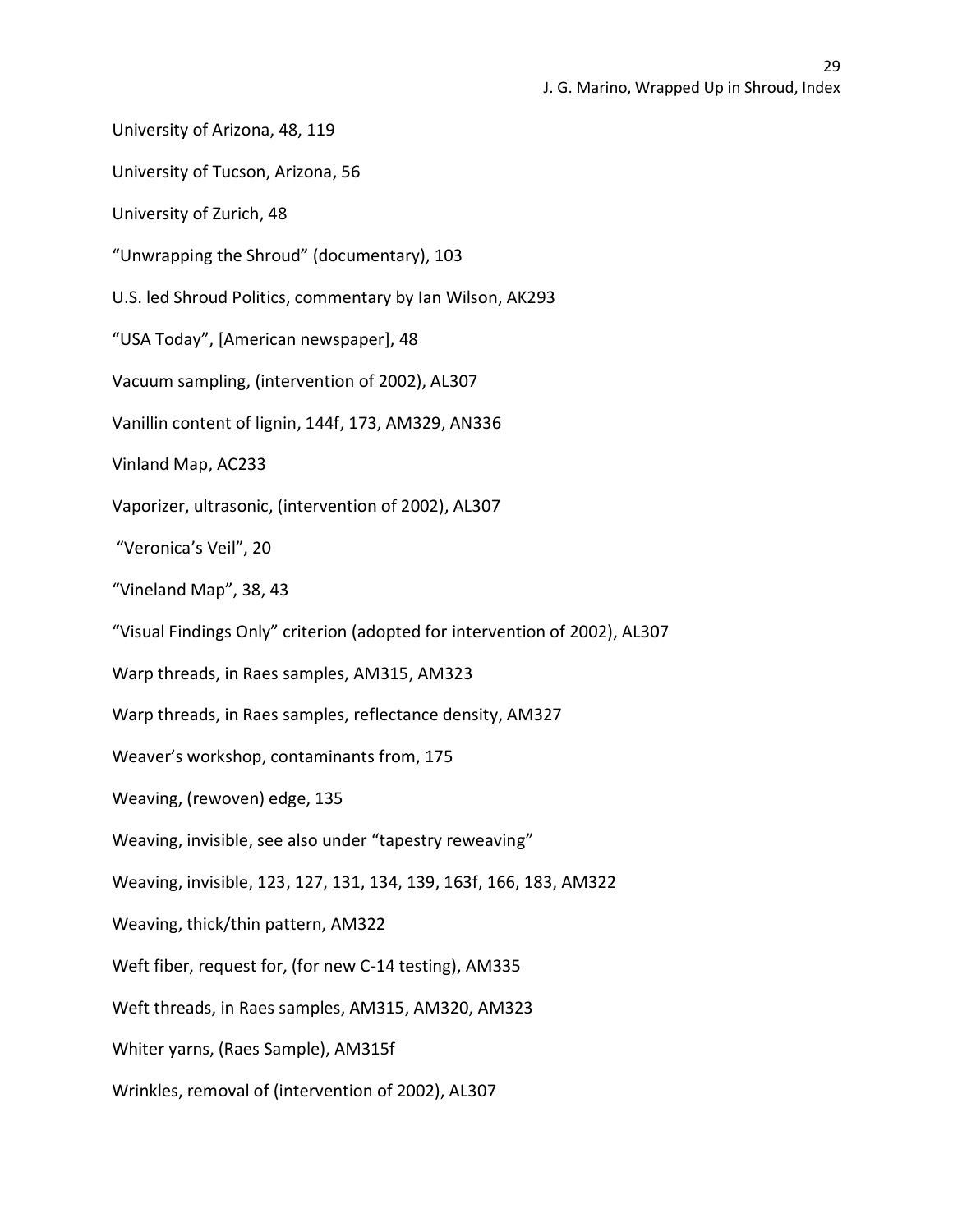[www.acheiropoietos.info/](http://www.acheiropoietos.info/) , AB220

[www.shroud.com,](http://www.shroud.com/) 68, 90, 102, 119, 135, 137, 147, 156, 158, 167f, 193, 195, AN336

[www.shroud.org,](http://www.shroud.org/) AL299

X-ray density, AM327

X-ray fluorescence (1978 STURP research), AM327, AM330

X-ray fluorescence, locations 2-7, AM327

X-ray fluorescence, location 19, AM327

X-ray fluorescence, (intervention of 2002), excluded, AL306f

X-ray transmission films (1978 STURP research), AM327

Z twist in yarns, AM315f

Zurich Polytechnic, 50

Zurich threads, AM322

### **Names:**

Accetta, August, (physician; Sindonologist), 68

Accetta, Joseph, (STURP scientist), 172

Adler, Alan D., (blood chemist, Western Connecticut State University), 33, 35, 38ff, 47, 61, 97, 100, 106ff, 111, 113, 116f, 135, 138, 146, 154f, R205, AC231, AC233, AC236, AC238f, AD244, AK294f, AL298, AL304, AM319, AM329, AN336f

Allen, Nicholas, (South African photo scientist), AC225

Ambroggio, Diego, (fluorescence photographs, intervention of 2002), AL308

Angelides, John, 42

Antonacci, Mark, (lawyer, Sindonologist), 30f, 59, 62, 67, R205

Antonini, Sr. M. Clara (secretary of the Committee for the Conservation of the Shroud), AL309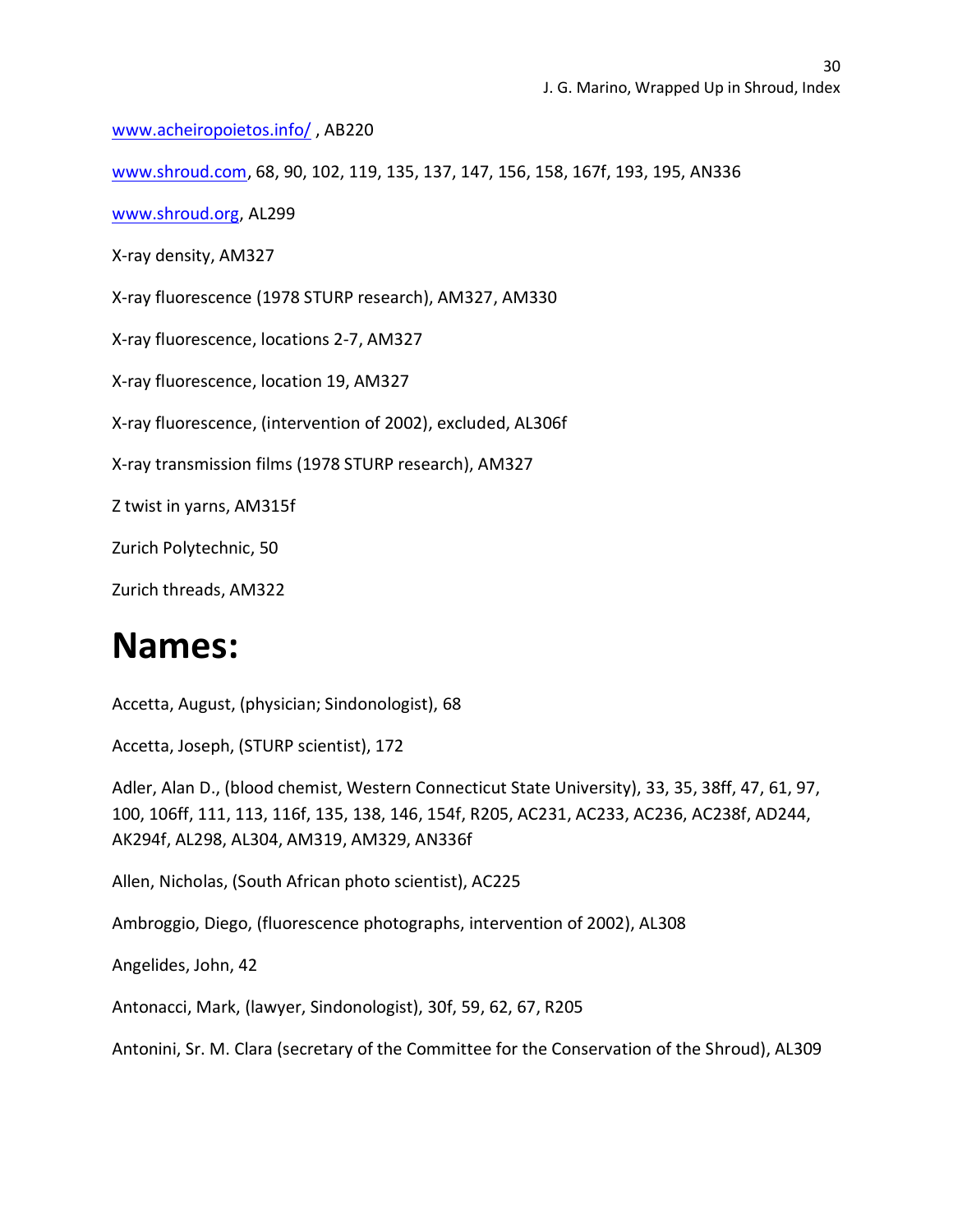Ardoino, Giangi [Italian engineer who used device developed by ADL during intervention of 2002], AL300, AL311

Arnoldi, Anna, 139

Badde, Paul, 21, R205

Baima Bollone, Pierluigi, 122, 167, AC231, AC239, AL301 [intervention of 2002], AL308

Ballestrero, Anastasio Cardinal, archbishop of Turin, 50f, 53, 61, 91, AD243-249, AD248f, AE251, AF263, AF267, AL313

Ballosino, Nello, 167, AL310

Pope Benedict XVI, 202

Barberis, Bruno, (Italian mathematician, president of Centro Internazionale di Sindonologia di Torino), 122, 167, R210, AK293, AL312f

Battaglia, Franco, 154, R205

Beauchamps, Fran (member of Ken Stevenson's congregation), 192

Benford, M. Sue, (wife of Joseph G. Marino), 66, 68, 72f, 79ff, 85ff, 88, 90, 92, 94ff, 110ff, 115, 117f, 119f, 123, 126, 127f, 131, 133ff, 138, 150, 152f, 155, 164f, 167, 171, 176, 178ff, 181ff, 185ff, 187f, 192ff, 196, 201, R205f, AJ277-AJ291, AI276, AK295, AM315-333, AN335

Berard, Fr. Aram, 64

Berger, Rainer, AA213

Billera, Vittorio [member of Telesubalpina, company providing television coverage of intervention], AL306

Bo, Natalia (intervention of 2002, on scanning team), AL308

Bonatti, Marco, (Turinese Curia Spokesman), 124

Boswell, Randy, 128, R206

Bray, Prof., 50

Brignall, Shirley L., (Dept. of Physics, University of Rochester, NY), AD244

Brinkmann, Father Fred, (president of the Holy Shroud Guild following Adam J. Otterbein), 63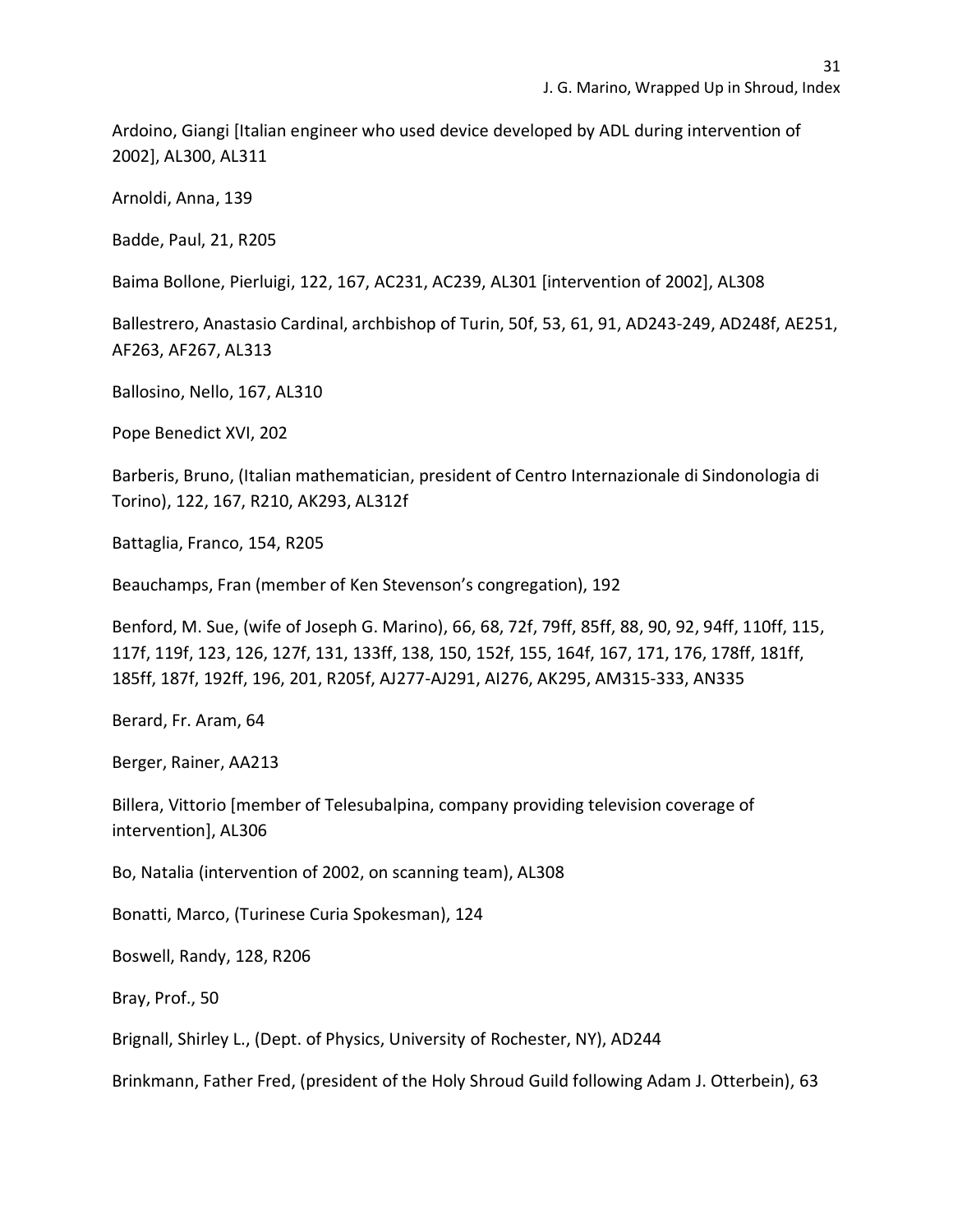Brown, John, (microscopist, both light and SEM at Georgia Institute of Technology), 168f, 178f, 196, R206, AC233

Bruno, Andrea (Italian architect who designed glass case for the Turin Shroud), AL303

Bowman, Sheridan, AA213

Bucklin, Robert, AK293

Bulst, Werner, S.J. (Jesuit Sindonologist), AC234

Cahill, T[homas]. A., 43, R206

Caldironi, Dr. [Manuela?], (carried out fluorescence and reflectance spectra during intervention of 2002), AL300, AL308

Cameron, Averil, AK294

Campbell, Joseph, philosopher, 92

Canuto, Vittorio, (N.A.S.A.), AD244

Cardamone, Jeanette M., (textile chemist formerly with Virginia Tech, now with USDA), 142

"Carol", 86f, 95, AJ286, AJ289

Cavalli, Giuseppe (intervention of 2002, on Giancarlo Durante team), AL310

Celia, Maurizio (Italian (Turin) scientific police force, intervention of 2002), AL308

Chagas, Carlos (Nobel Laureate president of the Pontifical Academy of Sciences), AD243f, AD247, AD249

Cella, Dr. (working with Turin police scientific group during intervention of 2002), AL300

Cheshire, G. L., 62

Clark, Laura, (author of screenplay, "Sindone: The Divine Remedy"), 186ff, 193f, 197

Clement VII, Anti-Pope, AH273

Cloutier, Annette, (author of "Praey to God"), 196f

Coghlan, Andy, (British scientific journalist), 63, R206

Craig, Dr. Emily, AK293, AK295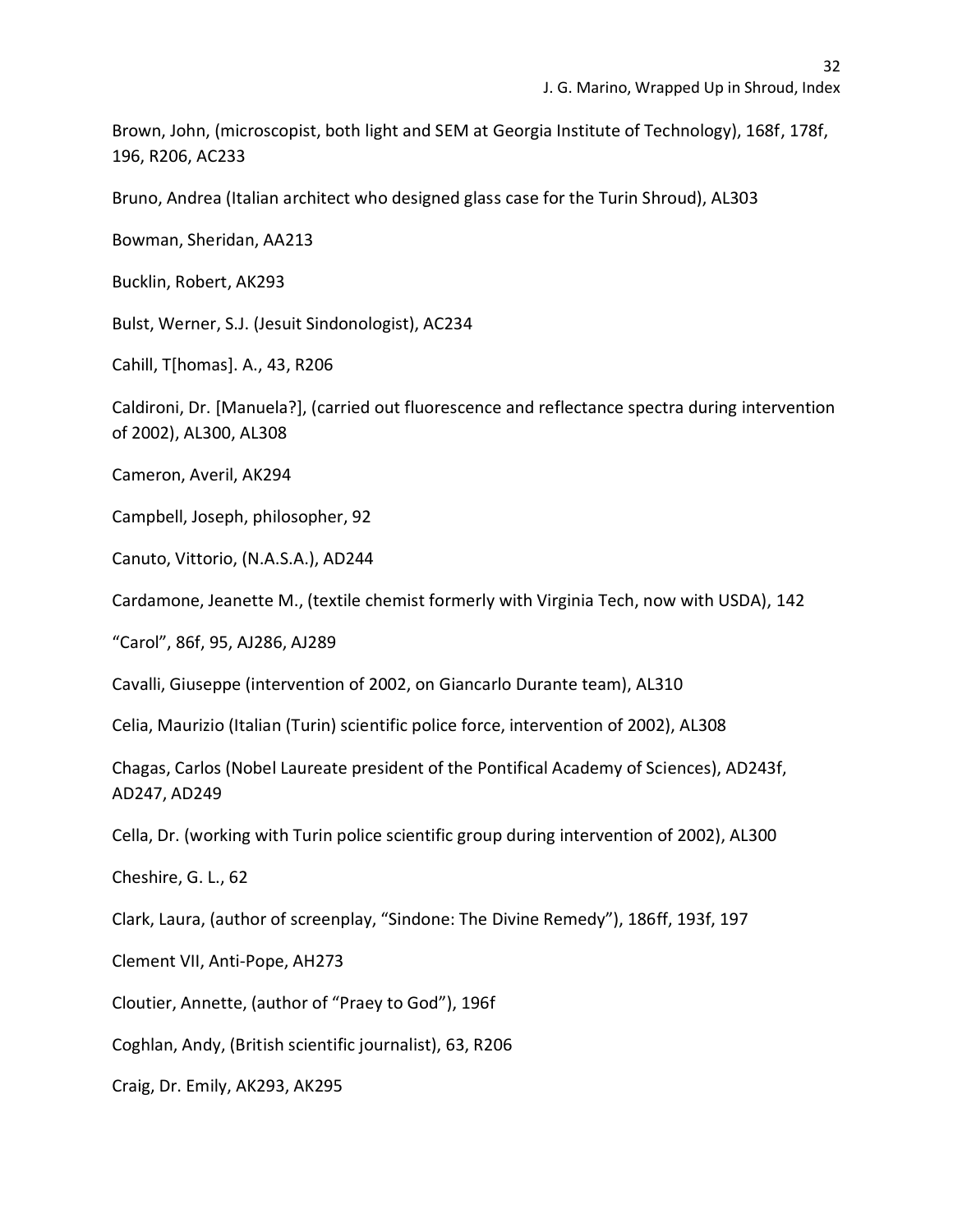Crispino, Dorothy, (Sindonologist, historian, philologist, translator), 29, 31, 48, AL313

Currie, Lloyd A., (physicist; NIST), 150, R206

"Dale", 87

Damon, Paul, (NSF lab at University of Arizona), 48, 56, 119, 137, 195, R206, AA215, AD244, AF257f, AF264, AF266

"Dan", 31

Danin, Avinoam, see under "Danni, Avionic"

Danni, Avionic, [Danin, Avinoam, Israeli botanist], 98

Dardozzi, Msgr., Don Renato, (co-director, Pontifical Academy of Sciences), AD245

Dr Aria, Daniele, [error in spelling], see under D'Aria, Don Daniele

D'Aria, Don Daniele (member of Italian company, Telesubalpina, providing television coverage of intervention), AL306

Da Vinci, Leonardo, AC230

DeBlase, Frank, 135

D'Emilio, Frances, 153, R206

De La Warr, George, 107f, 113f, 118

Delage, Yves, 109, AH271f

Demonte, Daniele (intervention of 2002, on Giancarlo Durante team), AL310

Dietz, Karlheinz, (archaeologist; member of the Commission for the Conservation of the Shroud of Turin), 167

Di Lazzaro, Paolo (Senior Research Scientist, ENEA), 191

Dinegar, Robert H., (physicist, Los Alamos National Laboratory; Episcopal priest; STURP member), 32, 147, AA213-217, AC223, AD245

Dinegar, Robert H., transcribed STURP notes, 213-217

D'Arcis, Pierre, bishop of diocese, [Lirey, France], AH271f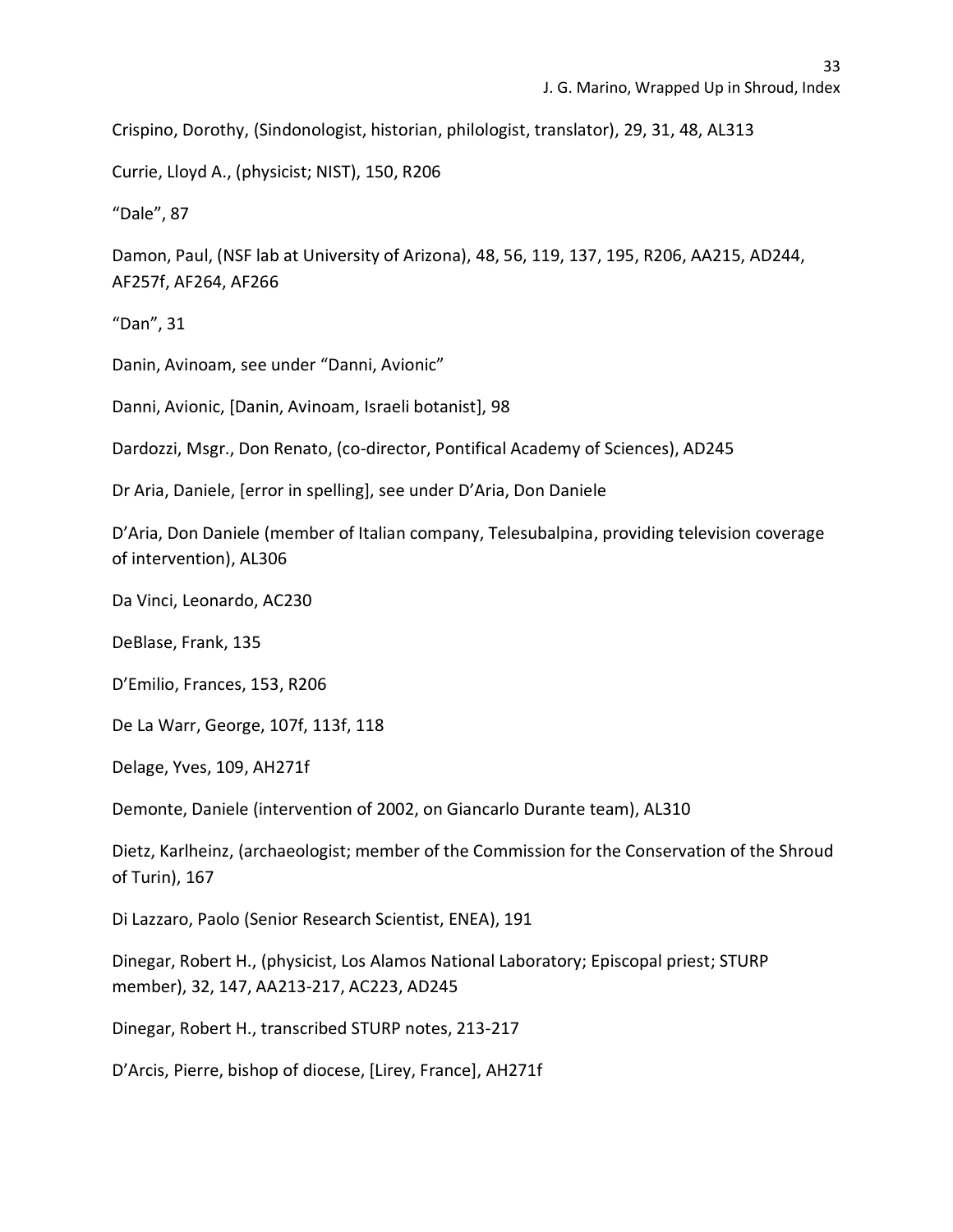D'Muhala, Thomas, (physicist; president of STURP and AMSTAR), 151, 172f

Donahue, Douglas, (physicist, NSF Laboratory, University of Arizona), 48, AA214f, AA217, AD245, AF257, AF264f

Dreisbach, [Albert R.] "Kim", (Rector of the Church of the Incarnation [Episcopal], Atlanta, Georgia), 75, 133, 157, AE255

Drews, Robert (Vanderbilt University), AE254

Duplessy, Jean-Claude (Dir., Centre des Faibles Radioactivites, CNRS CEA), AD245

Dunstan, Brother, 80

Durante, Giancarlo, (Italian photographer of the Shroud), 122, AL310

Durante, Tiziana, (intervention of 2002, on photography team), AL310

Father Eric, 86

Edgerton, Kate, [provider to STURP of "primitive" linen sample], AM327

Enrie, Giuseppe, (photographed Shroud in 1931), use of photographs for analysis, AM330

Evin, Jacques, (Director, Radiocarbon Lab, University of Lyon, Lyon, France), 62, 119f, R206, AD245

Fanning, James, AC223

Fanti, Giulio, 147, 191, R206

Father Finbarr, 36

Fleming, Stuart, (Director, Museum Applied Science Center for Archaeology, University Museum, University of Pennsylvania, Philadelphia, PA), AA217, AE252, AE255

Flury-Lemberg, Mechthild, (textile expert and historian, head, Textile Workshop, Abegg-Stiftung, Switzerland), 111, 121ff, 124, 127, [155], 166f, 177, AD245, AL297f, AL301f, AL305, AL308, AL310f

Foye, James R. (San Diego, CA), Carpocratians made Shroud, AE254

Freer-Waters, Rachel, (scientist, Arizona Laboratory), 195f, R206

Frei, Max (Swiss microscopist, criminologist, Zurich, Switzerland), AC224f, AC229, AC231, AC233, AC239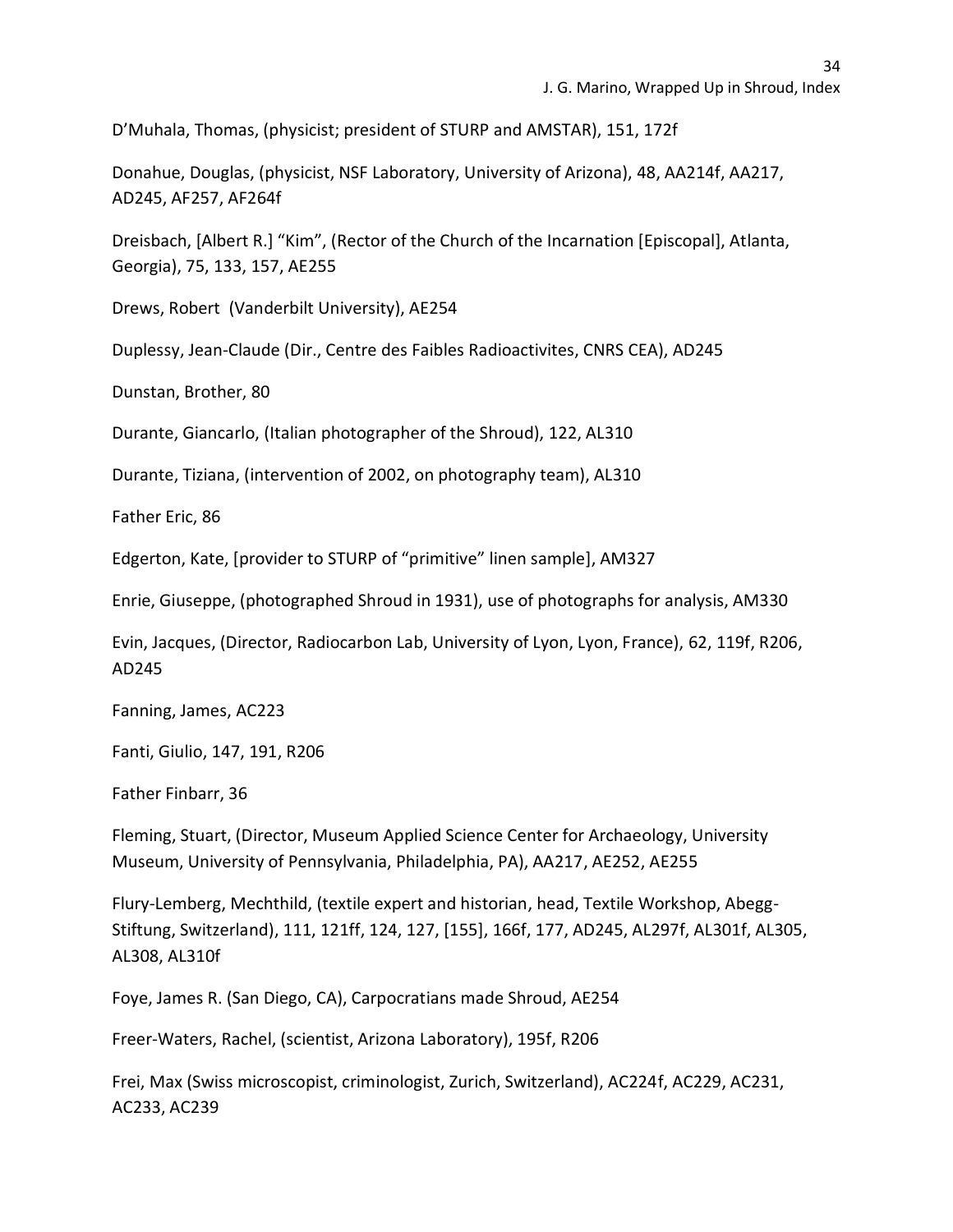Gamma rays, AJ282f

Garza-Valdes, Leoncio, (pediatrician, anthropologist, San Antonio, Texas), 65, R207, AC231, AC239, AN335f, AN337

Gay, Antonio (began construction of ADL gantry, intervention of 2002), AL313

Ghiberti, Giuseppe, 122, 128, 139, 141, 152, 154, 166f, 169, 184, AL297

German, John (STURP scientist), 172

Gervasio, Riccardo, 168

Gibson, Mel, 158

Gonella, Prof. Luigi, (metrologist, Turin Polytechnic, Turin, Italy; scientific advisor to His Eminence, Anastasio Cardinal Ballestrero, Archbishop of Turin regarding the Turin Shroud), 46, 49, 52ff, 173f, AA215, AD243f, AD245, AD247, AE251f, AF263, AM320, AM322

Gove, Harry, (physicist, co-inventor of the Accelerator Mass Spectrometer, forerunner of the type used to radiocarbon date the Turin Shroud, Dept. of Physics, Univ. of Rochester, NY), 46, 54, 56, 120, R207, AA213ff, AD245, AF260f, AF263, AF266

"Greg", 24, 28, 29, 44

Gruber, Elmer, 55, R207, AC225

Habermas, Gary, R210

Hadley, Robert, 113

Hall, Edward T. (Research Laboratory for Archaeology and the History of Art, Oxford University), 49f, 55, AA214, AA217, AD245, AK293, AM316

Harbottle, Garman, (scientist, Brookhaven National Laboratory, Long Island, NY), 46, 54, AA214, AA217, AD245, AF263

Hauser, Jeanette, 178, R207

Hayward, Justin, 199

Hedges, Robert E. M. (C-14 scientist, Dir., Radiocarbon Accelerator Unit, Oxford University), 49, AA214, AD245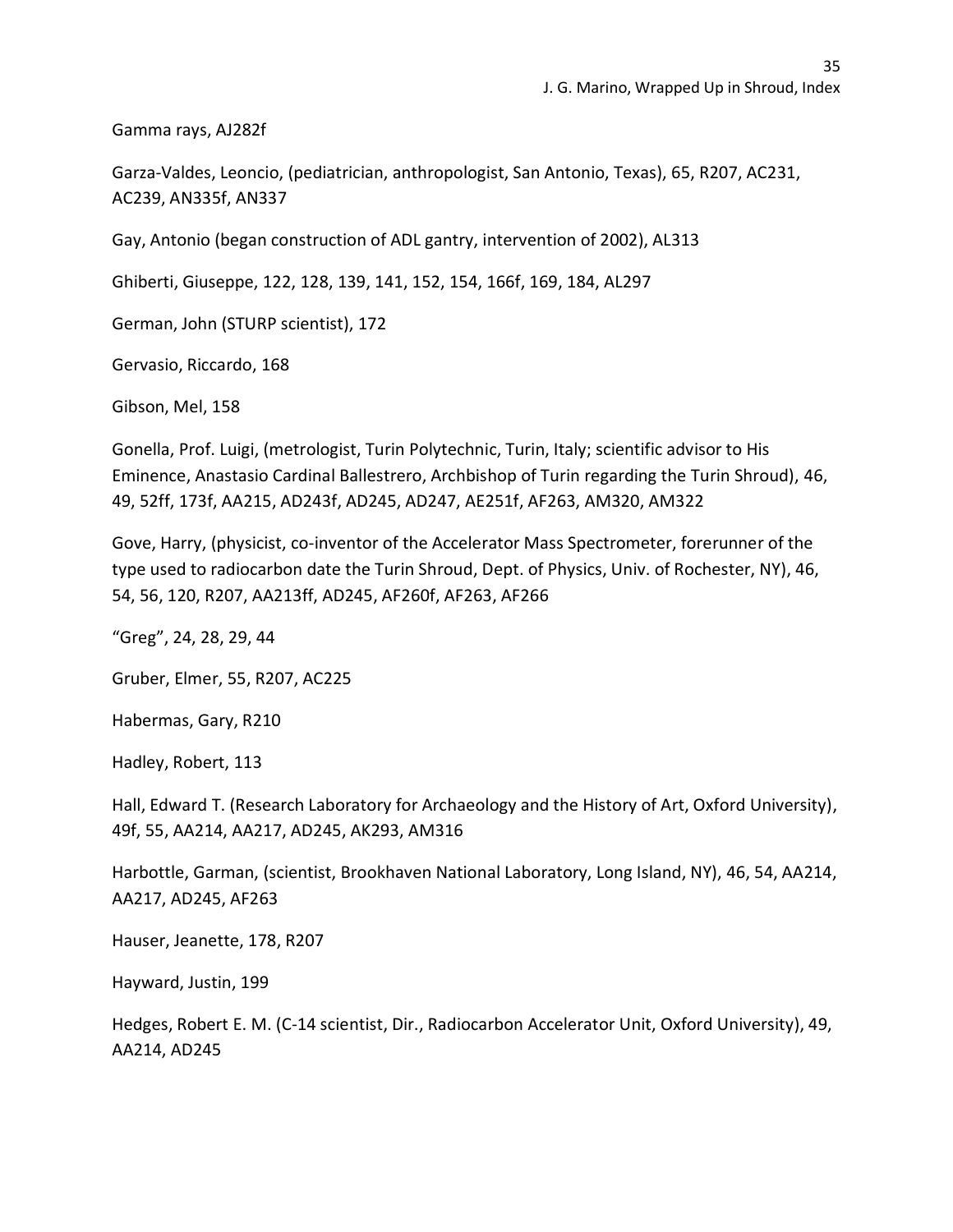Heller, John, (blood chemist, biophysicist with the New England Institute, member of STURP), 113, AC238f, AF262, AH274

Heimburger, Thibault (French physician), 178f, R207

Holger, Kersten, R207

Horrobin, David, 109

Hyland, Robert, CBS, 41

Iliffe, John (a translator of G. Ghiberti's report on the intervention of 2002), AL313

Jackson, John, (physicist, Air Force Academy, Sindonologist), 35, 38f, 59f, 61, 64, 71f, 81, 114f, 172, 194, 198, AC231, AC234, AC238f, AJ271, AJ281f, AJ290f

Jackson, Rebecca, 64, 71f, 81, 194, 198

Jacomussi, Dr. [Paola?], AL298, AL308

"Jeffrey", AJ290

Jesus, 199, AH271f, AH274, AJ280ff, AJ287, AJ290f, AO339

Brother Joe, Brother Joseph Marino, 36, AG269

Pope John Paul II, 51f, 55, 68, 90, 138, 158, AD243

"John", 187, 194, AJ280

"Joyce", 187

Jull, Timothy, (physicist, NSF laboratory, University of Arizona), 119, 195f, R206

Jumper, Eric, 35, 38f, 64, 172

Jung, Carl, (Swiss psychiatrist), 24

Kersten, Holger, 55, R207, AC225

KFUO, St. Louis radio station, 59

King, Jr., Martin Luther, AC230

KMOX, St. Louis radio station, 41f, 59, AG270

Kouznetsov, Dmitri, (Russian chemist), 66, AC224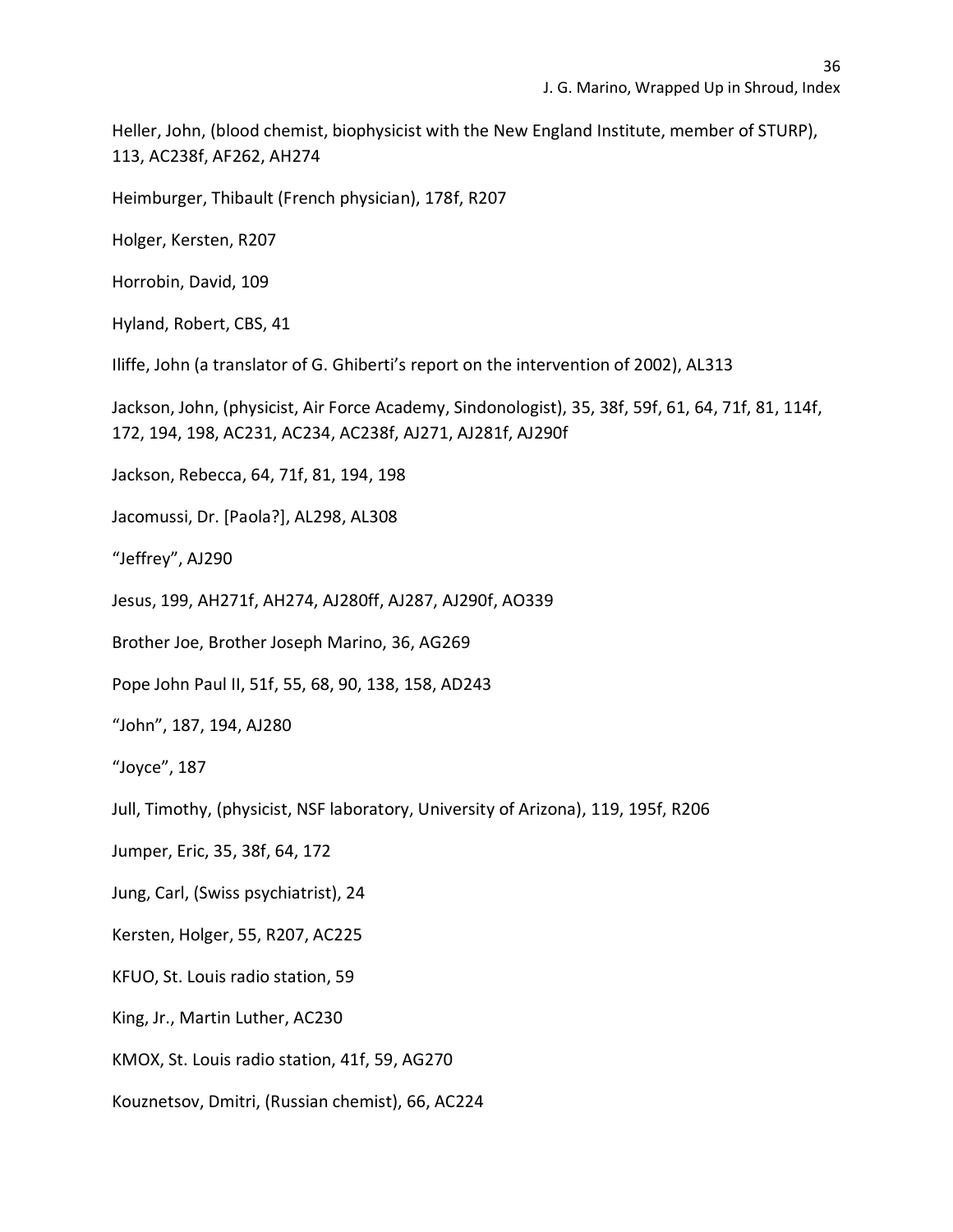Lanzetti, Mons., AL302

Lavoie, Gilbert, (medical doctor, Boston, MA), 35, 38ff

"Lawyer from Texas" [Michael Minor, Kauffman, Texas], 64, 105ff, 110, 118, 156, 166

Litherland, A. E., (co-inventor of Accelerator Mass Spectrometer), AF260

"Lodge, Justin" (pseudonym for Joseph G. Marino), AH271-AH274

Luckett, Richard, 48

Lukasik, Steven, (Getty Conservation Institute), AD245

Lupia, [John N.], (Author of "The Ancient Jewish Shroud at Turin"), 169

Lynn, Donald, (STURP member, from Jet Propulsion Laboratory, Pasadena, CA], 101, 106f, 111, 113, 116, 174f, AK295

Lynn, Patti (wife of Donald Lynn), 101

Maloney, Paul C (archaeologist, General Projects Director, ASSIST; Dir., Ancient Near Eastern Researches), 35, 38, 46, 173ff, R207, AE251-AE255

Marchese, Carlo, (fluorescence photography, intervention of 2002), AL308

Margaret of Austria, 178

"Sister Margaret", 29

"Margot", 85

McCarrick, Cardinal Theodore (Washington, D.C.), 157

McClellan, Bill, 48f, AF257-AF267, AG269-270

McCrone, Walter C., (light microscopist, founder of McCrone Institute, Chicago), 35, 38-42, 164f, 174, AC221-241, AF262f, AK294f

McNamara, Lucy, 36

Marcer, Peter, 108

Marchisciano, Giuliano, (photographic records by), AL306

Marinelli, Emanuela, 51-53, 120, 135, R208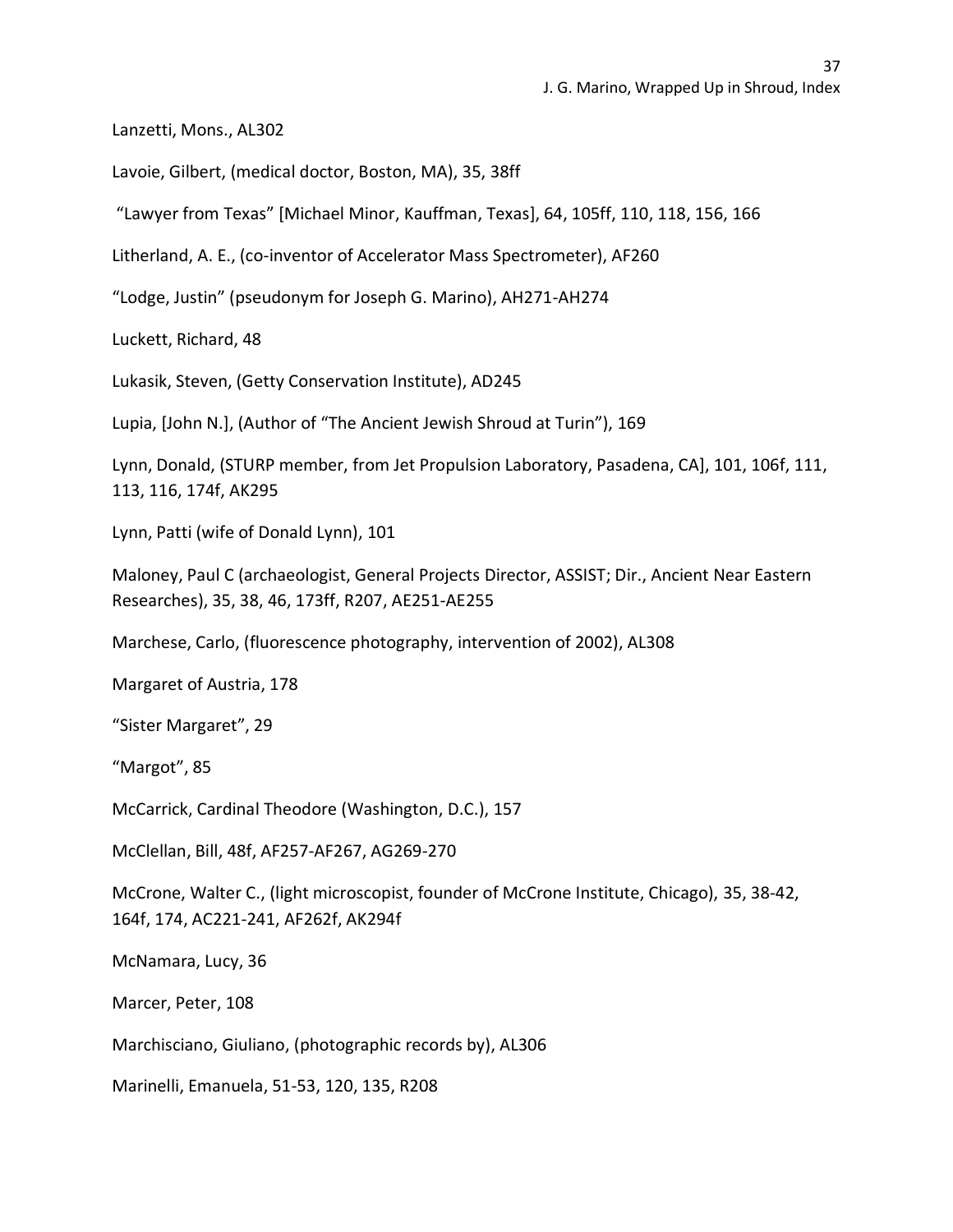Marino, Joseph, birth and upbringing, 20, 123

Marino, Joseph, personal stance on the Shroud, AC237f

Marino, Joseph, (former Benedictine monk; librarian, Ohio State University; Sindonologist; see also "Brother Joe."), 27, 126f, 138, 147, 152f, 155f, 159, 164f, 166, 171, 176, 178ff, 183, 197, R205, R206, R207, AC221-241, AI275-AI276, AJ277-AJ291, AH271, AI275f, AJ271, AK295, AM315-333, AN335

Mary, Mother of Jesus, AJ280

Mattingly, Prof. Stephen, (Prof. of microbiology), AK294f, AN335f, AN337

McDermott, Paul, AC232

McNaspy, Clement J., AH274

Meacham, William, (archaeologist, University of Hong Kong; Sindonologist), 45f, 54, 61, 125, 138ff, 142, 145f, 156f, 158ff, 164, 166f, R207, R208, AN335-AN337, AC229, AC231, AC239, AD245, AE253, AN335

Merton, Thomas, (American Trappist monk, author), 79

Miller, Vernon (STURP scientific photographer, Brooks Institute, Santa Barbera), AM319, AM322, AM328

Mitchell, Edgar, (astronaut), 108, 111, 183

[Minor, Michael], see under "Lawyer from Texas."

Molnar, Rand, (Brooks Institute of Photography), AM319, AM322

Moran, Kevin, (optical engineer, Estek), 75

Morgan, Jay, 198, R208

Morgan, Rex, (Member British Empire; Founder, Pittwater Schools, Member Order of Australia; Sindonologist), 48, 173, R208, AH271, AH274

Morse, Donald, JRPR editor, 97

Moscow, Peter, 108

Mottern, William (STURP scientist), 172

Murphy, Cullen, 105, R208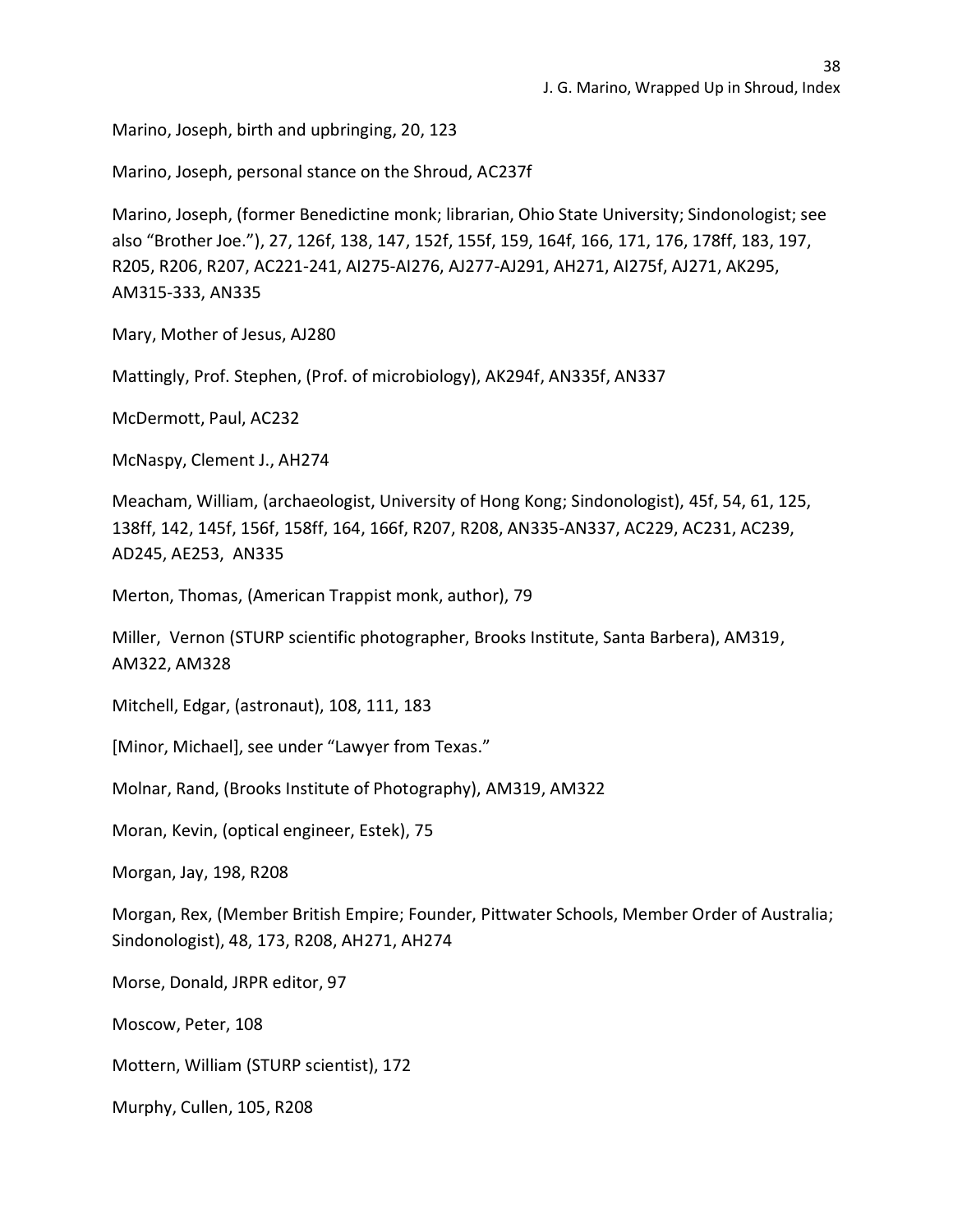Nelson, D. Earle., (C-14 scientist at Simon Fraser University, British Columbia, Canada), R208, AA214, AE253

Nickell, Joseph, (stage magician), 35, 39f, AC229

Nieman, Richard, 59

Nydal, Reidar, (Norwegian C-14 scientist), AA217

Olin, Jacqueline S, 43, R208

Orsi, [Michela Corsi?], Engineer, (carried out Raman spectra survey during intervention of 2002), AL300, AL308

Otlet, Robert (AERE, Isotope Measurements Laboratory, Harwell, England, C-14 scientist), AA214f, AD245

Otterbein, Adam J., C.SS.R., (President, Holy Shroud Guild; Redemptorist priest, Mt. Saint Alphonsus, Esopus, New York; Sindonologist), 23, 38, 40, 63, 68, AE255

Oeschger, Hans (C-14 scientist), AA213f

Optic fibre cable, (intervention of 2002), AL307

Oxley, Mark, (member of Shroud Science Group), 195, R208

Paul of Tarsus, 94, AJ280

Pellegrino, Cardinal Michelle, AL303

Pellicori, Samuel (STURP scientist, optical physicist from Santa Barbara Institute), AM319, AM322

Pelligrini ["Pellegrino"?], Dr. [Sergio?], (carried out fluorescence and reflectance spectra during intervention of 2002), AL300, AL308

Petrosillo, Orazio, (Vatican correspondent for Italian newspaper, Il Messagero) 51ff, 120, 122, 129, R208

Petrovic, John (materials scientist), AM329f

Phillips, Susie (translator for Centro at 2005 Dallas Conference), 165, 167ff

Pia, Secondo, (lawyer, early photographer of the Shroud), 21

Picnett, Lynn, AC225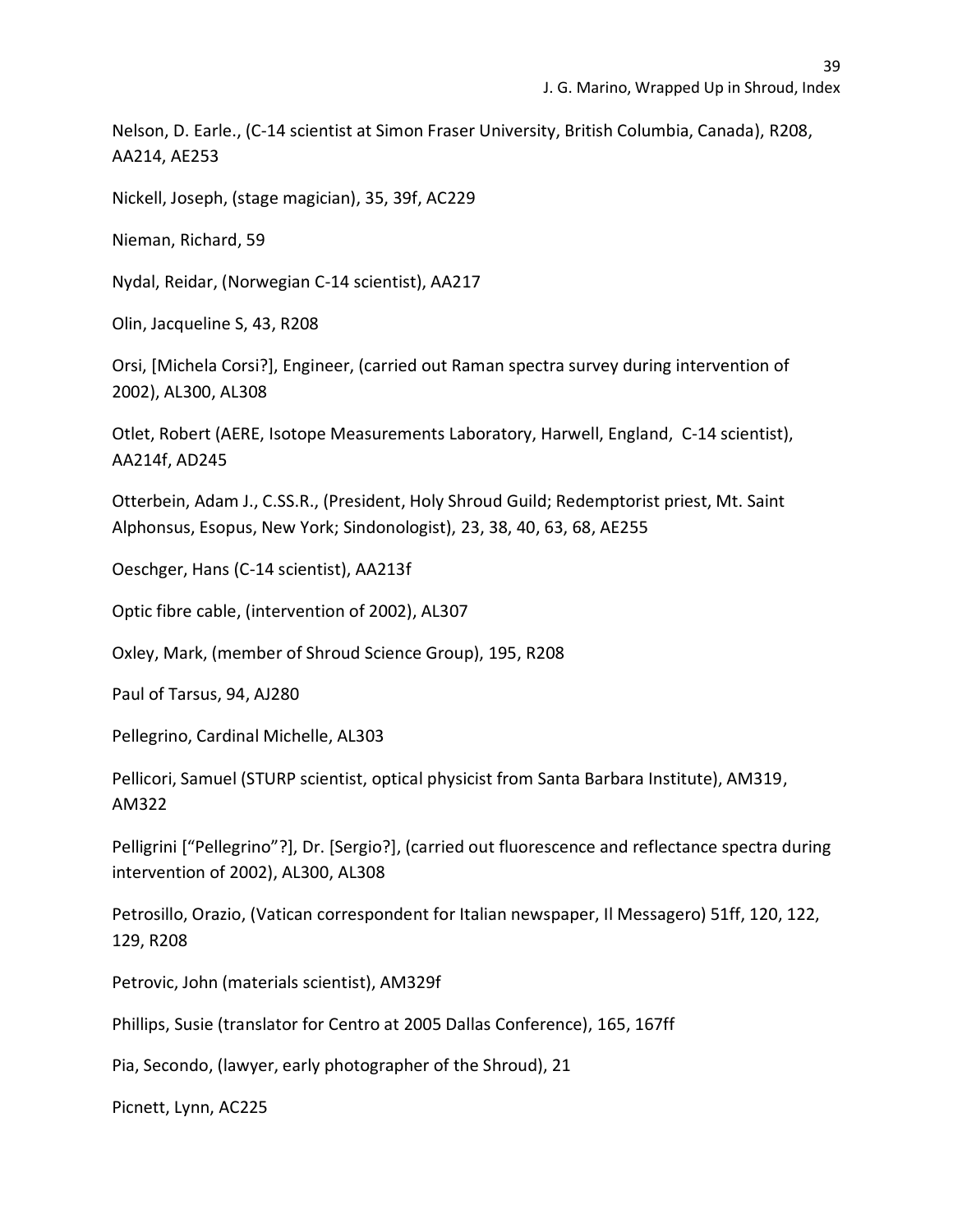Piczek, Isabel, 194, AC235, AC238f

Poletto, Severino Cardinal, (Archbishop of Turin), 121, 124f, 128, 135, 138ff, 141f, 145ff, 156ff, 159, [169], 191f, AN335-AN337, AL300, AL305, AL307, AN335

Presley, Elvis, (popular singer), 22, 96f

Prince, Clive, AC225

Prior, Edwin J. (NASA scientist), 179, R207

Father Prior, 36, 60, 65

Purser, K. H., (co-inventor of Accelerator Mass Spectrometer), AF260

Raes, Gilbert, (textile expert, Ghent University, Belgium), 123, 137, 142, 149, 154, AM316, AN337

Raguier, Bishop Louis, successor to Bishop Pierre D'Arcis, AH273

Father Ray, 85f

Rinaldi, Peter M., S.D.B., (Salesian priest; member of the Holy Shroud Guild; Sindonologist), 23, 38, 43f, 48, 68, 110, AE251-AE255, AC228, AL304, [AL313]

Rogers, Joan, (wife of Raymond Rogers), 118, 153, 156, 163, 171, AM325

Rogers, Raymond, (thermal chemist, Los Alamos National Laboratory), 19, 102f, 111, 118f, 120, 122f, 127f, 135, 137f, 139f, 142f, 145f, 149f, 151ff, 154f, 156f, 158ff, 165, 171ff, 179, 183f, 195f, 199, R209, R210, AM315-AM333, AN335-AN337, AC227, AC233, AC236, AM315-333

Romeo, [Mons. Paolo] (Papal nuncio to Italy, in intervention of 2002), AL312

Rossi, Dr. [Giuseppe], AL298, Al308

Rovasenda, Rev. Enrico di, (Dir., Pontifical Academy of Sciences, Vatican City), AD246

Salamone, Gaetano, R210

Saldarini, Giovanni Cardinal (Archbishop of Turin), AC236, AL299, AL302f

Salet, Georges, 115

Santen, Father Thomas, (see also under "Father Tom"), 23, 67, 86f, 89, 92, AJ289

Saul of Tarsus, 94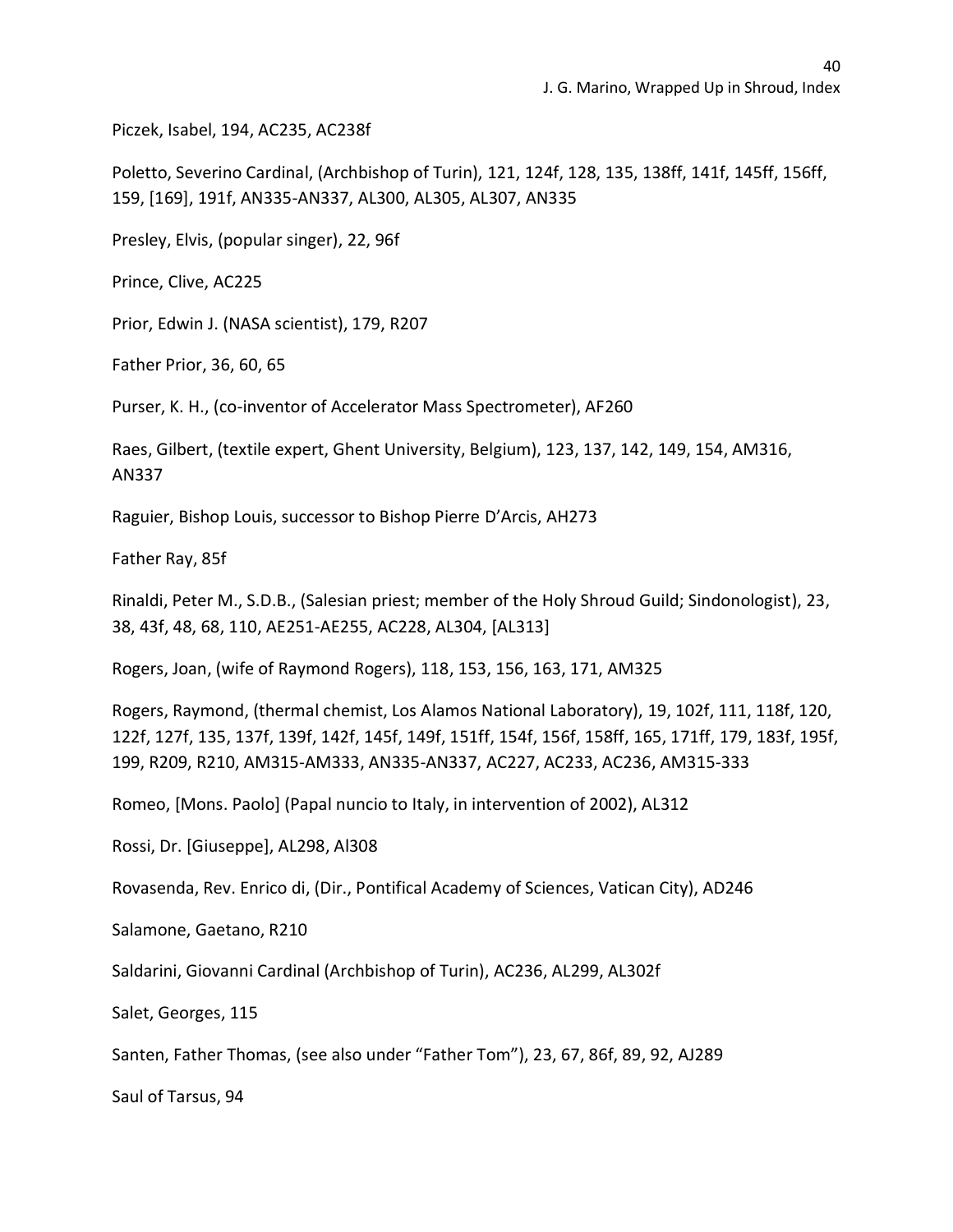Savarino, Piero, (scientific advisor to Cardinal Severino Poletto, Archbishop of Turin, Italy),139 142f, 163f, 165, R210, AL297, AL299, AL308, AL312, AM322

Schumacher, Peter (VP8 scientist/engineer), 172

Schwalbe, Larry, 142, AM317, AM319, AM324f, AM327

Schwortz, Barrie, 11-12 (foreward), 39

Schwortz, Barrie, (professional photographer/videographer; current president of STERA, Inc.; founder of the foremost Shroud website, [www.shroud.com\)](http://www.shroud.com/) 49, 55, 67f, 72, 102f, 147, 156, 164f, 171f, 174, 193, 195, 197, R210, R211

Skirius, [Christine], yellow fibrils reported in Shroud image area by, AM331

Snodgrass, Roger, 153, R210

"St. Louis Post-Dispatch" St. Louis, Mo newspaper, AF257

St. Louis Post-Dispatch, article about Elizabethtown College Conference, 41, 48f

St. Louis Post-Dispatch, article about an exotic sub-atomic particle, 82

St. Louis University, 53

Selzer, Russell, 135

Shafersman, Steven, (skeptic, micro-paleontologist), AC224

Silliato, Maria Grazia, (Italian archaeologist and historian), 66, 168

Simpson, Barbara, 131

Slawinski, Prof. (Polish physicist), AH284

Soardo, Prof. Paul, [Paolo], AL298, AL300, AL306, AL308

Sox, David, 55f, R210

Spantigati, Dr. Carla Enrica (member of Conservation Committee; Superintendent of the Artistic and Historical Heritage of Piedmont), AL304

Steiner, Rudolf, 74

"Stephen", AJ289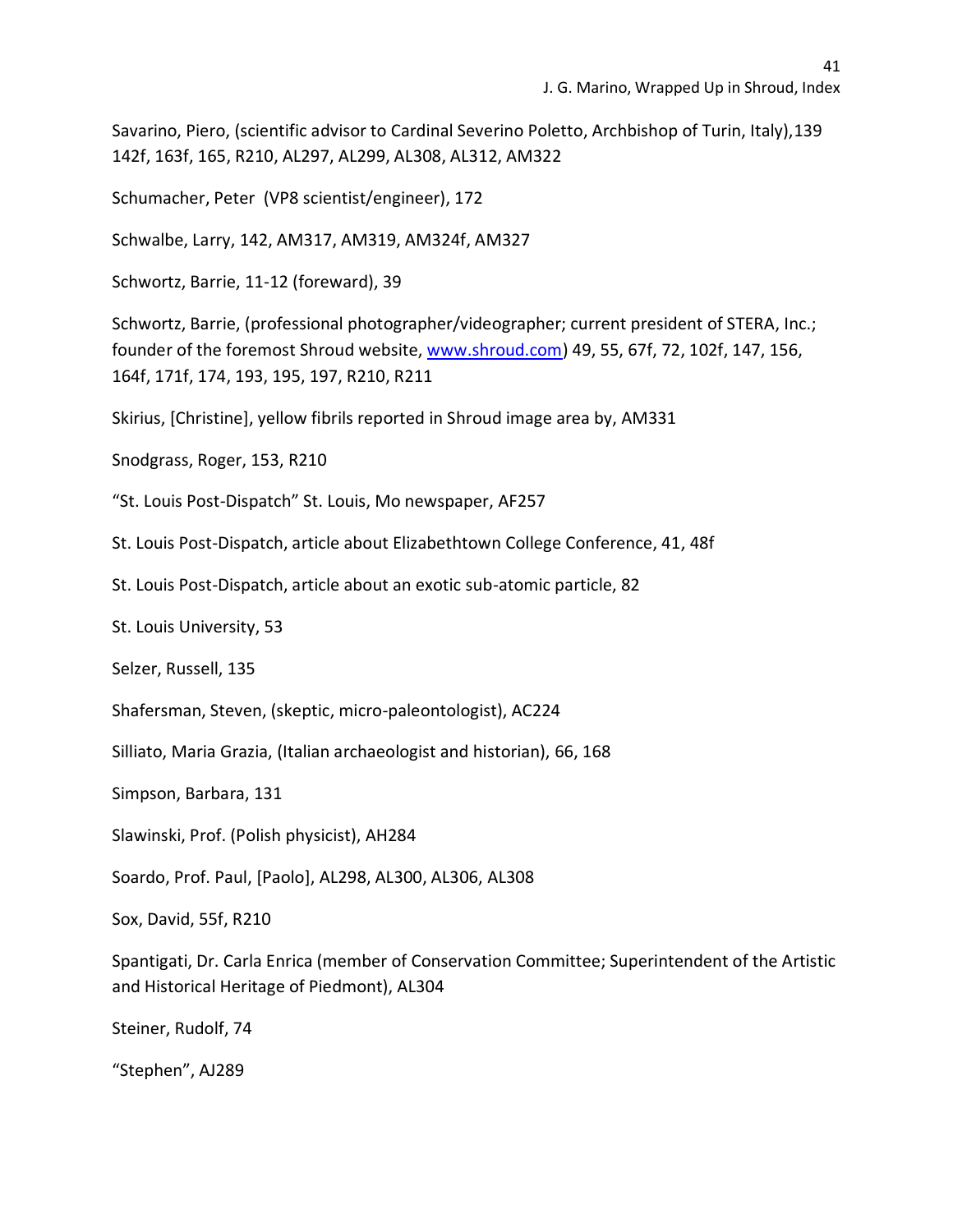Stevenson, Kenneth, (STURP spokesperson), 147, 172, R210, AM326

Stroppiana, Carlo, (technician, member of the Committee for the Conservation of the Shroud), AL313

Stuiver, Minze (C-14 scientist, Univ. of Washington, Seattle, WA), AA217

Suarez, Rick, 36f

Swica, Gerald, AC232

Tagliapietra, Dr. [Riccardo?], (carried out the Raman spectra survey during intervention of 2002), AL300, AL308

Mother Teresa, (of Calcutta, India), 201

Testore, Franco, (Italian textile expert), 119, 137, AC224

"Thomas" [St. Thomas], AJ280

Thomas, Michael, 42, R210

Father Timothy, 25

Tipler, Frank J. (author of "The Physics of Christianity"), 172, R210

Tite, Michael, 49f, 55, 57, 152, AA213, AD246f, AM326

Father Tom, 85

Tomedi, Irene, AL297, AL300ff, AL307f, AL311

Trematore, Mario, (Turinese fireman), (see also under 1997, fire), 71

Trenn, Thaddeus, 108, 112f

Tribbe, Frank, 22, 96

Trivedi, Bijal P., 149, R210

Umberto II, King of Italy, owner of Shroud, 124

Vatican, see also under Holy See

Vatican, 125f, 139, 158, 165, 202, AG270

Vassuala", Egyptian woman, receiving messages from Jesus, 75